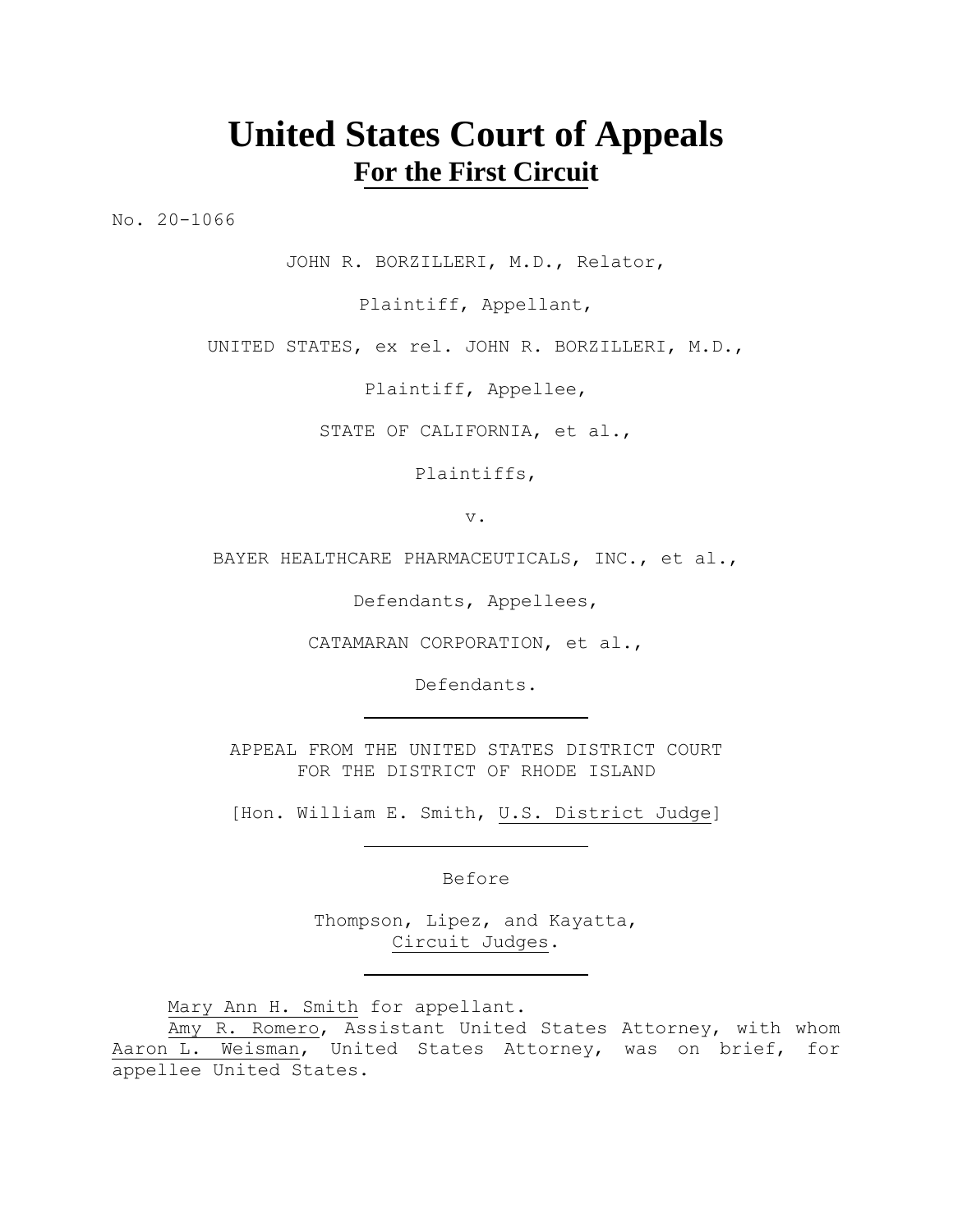Jeffrey S. Bucholtz, Jeremy M. Bylund, King & Spalding LLP, Steven P. Lehotsky, Tara S. Morrissey, and U.S. Chamber Litigation Center on brief for the Chamber of Commerce of the United States of America, amicus curiae.

January 21, 2022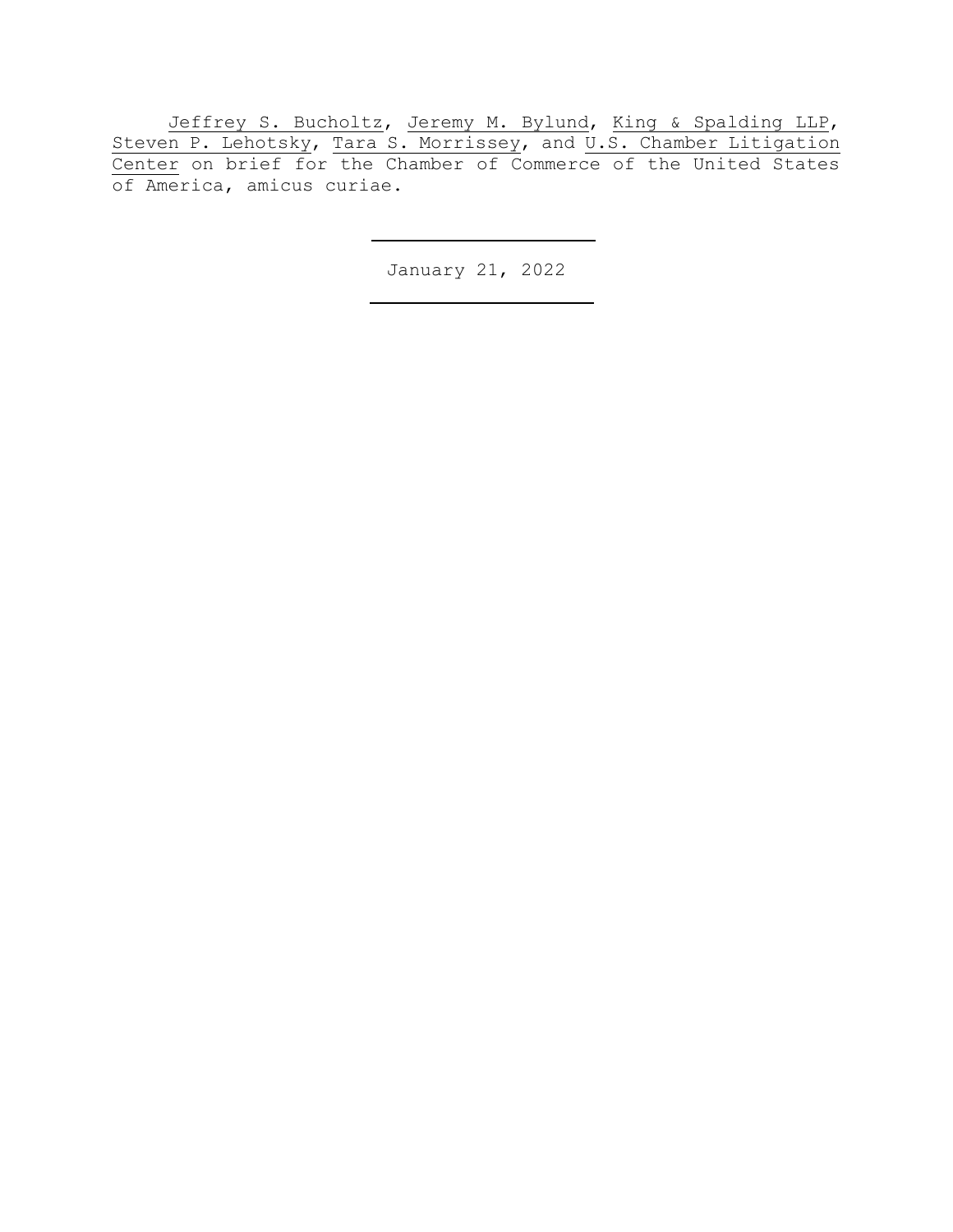**LIPEZ**, **Circuit Judge**. In this case of first impression for our circuit, we consider the function of the hearing that is provided by statute when the government moves to dismiss a relator's qui tam action brought under the False Claims Act ("FCA") over the relator's objections. See 31 U.S.C. § 3730(c)(2)(A). The statute is silent as to the nature of that hearing, the government's burden in seeking dismissal, and the factors the district court should consider in evaluating the motion to dismiss. After considering the FCA as a whole and the various approaches that have been adopted by other circuits, we conclude that (i) although the government does not bear the burden of justifying its motion to the court, the government must provide its reasons for seeking dismissal so that the relator can attempt to convince the government to withdraw its motion at the hearing; and (ii) if the government does not agree to withdraw its motion, the district court should grant it unless the relator can show that, in seeking dismissal, the government is transgressing constitutional limitations or perpetrating a fraud on the court.

Applying these conclusions to the facts of this case, we determine that the district court did not err in dismissing the action and affirm.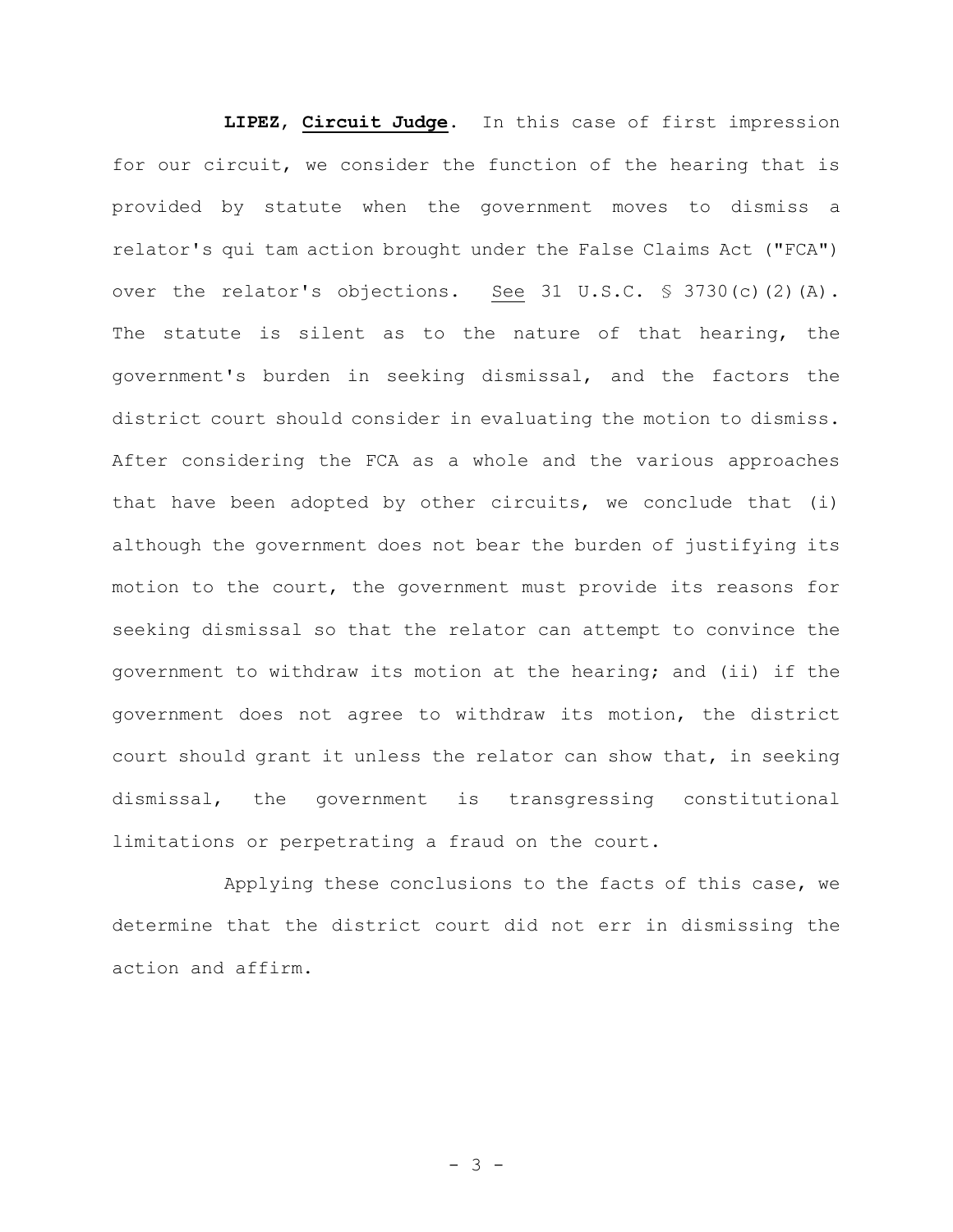**I.**

### **A. Legal Background**

The FCA imposes civil liability on any person who "knowingly presents," "causes to be presented," or conspires to present "a false or fraudulent claim for payment or approval" to the United States government. 31 U.S.C. § 3729(a)(1)(A), (C). The Act not only authorizes the government to bring a civil action against anyone who violates the statute, id. § 3730(a), but also allows a private party -- a "relator" -- to bring what is known as a qui tam action "for the person and for the United States [g]overnment . . . in the name of the [g]overnment," id. § 3730(b)(1). See Kellogg Brown & Root Servs., Inc. v. United States ex rel. Carter, 575 U.S. 650, 653 (2015).

When a relator brings a qui tam action, he must serve the government with a copy of the complaint and "written disclosure of substantially all material evidence and information" he possesses. 31 U.S.C. § 3730(b)(2). The complaint is filed under seal for at least sixty days (the government may seek extensions for good cause), and it may not be served on the defendant until the court so orders. Id.  $\frac{1}{5}$  3730(b)(2), (3). Before the complaint is unsealed, the government has two options. It may "intervene and proceed with the action" itself, in which case it has "the primary responsibility for prosecuting" it, although the relator has "the right to continue as a party to the action"; or the

- 4 -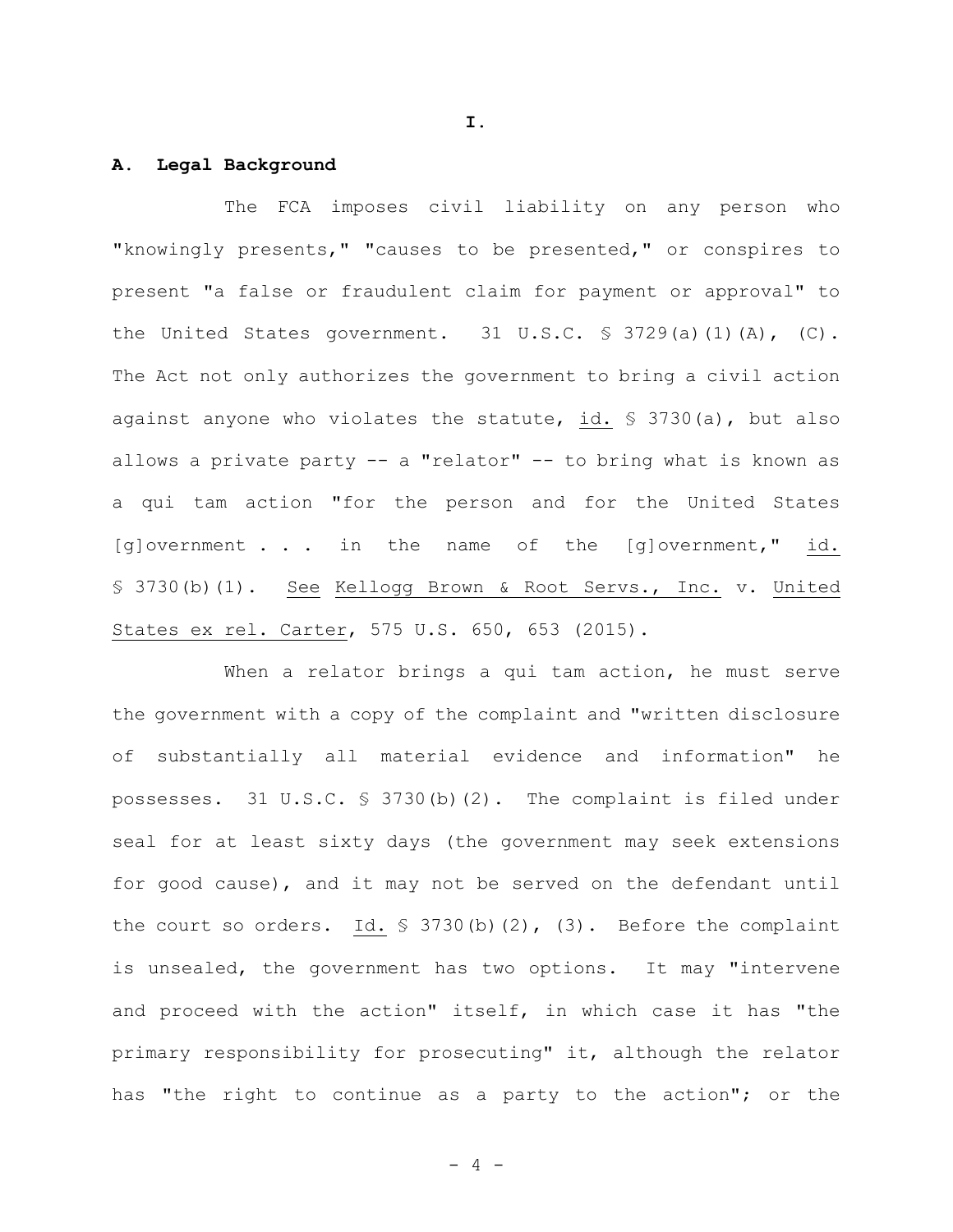government may notify the court that it declines to "take over the action," in which case the relator "shall have the right to conduct the action." Id.  $\frac{1}{5}$  3730(b)(2),(b)(4),(c)(1).

Even if the government initially declines to intervene, the court "may nevertheless permit the [g]overnment to intervene at a later date upon a showing of good cause." Id. § 3730(c)(3). If the government conducts the action, the relator may receive up to twenty-five percent of any proceeds recovered, plus reasonable expenses, attorneys' fees, and costs. Id. § 3730(d)(1). If the relator conducts the action, his potential maximum recovery increases to thirty percent. Id. § 3730(d)(2).<sup>1</sup>

The qui tam provision is "designed to set up incentives to supplement government enforcement" of the FCA. United States ex rel. Springfield Terminal Ry. Co. v. Quinn, 14 F.3d 645, 649 (D.C. Cir. 1994). The Supreme Court has explained that the "for the person and for the United States [g]overnment" language in the statute "gives the relator himself an interest in the lawsuit, and not merely the right to retain a fee out of the recovery." Vt. Agency of Nat. Res. v. United States ex rel. Stevens, 529 U.S.

 $1$  The court may reduce a relator's share of the proceeds if it finds that the relator "planned and initiated the violation" of the FCA underlying the action. 31 U.S.C. § 3730(d)(3). If the relator is convicted of criminal conduct stemming from his role in the violation, he "shall be dismissed" from the action and "shall not receive any share of the proceeds." Id.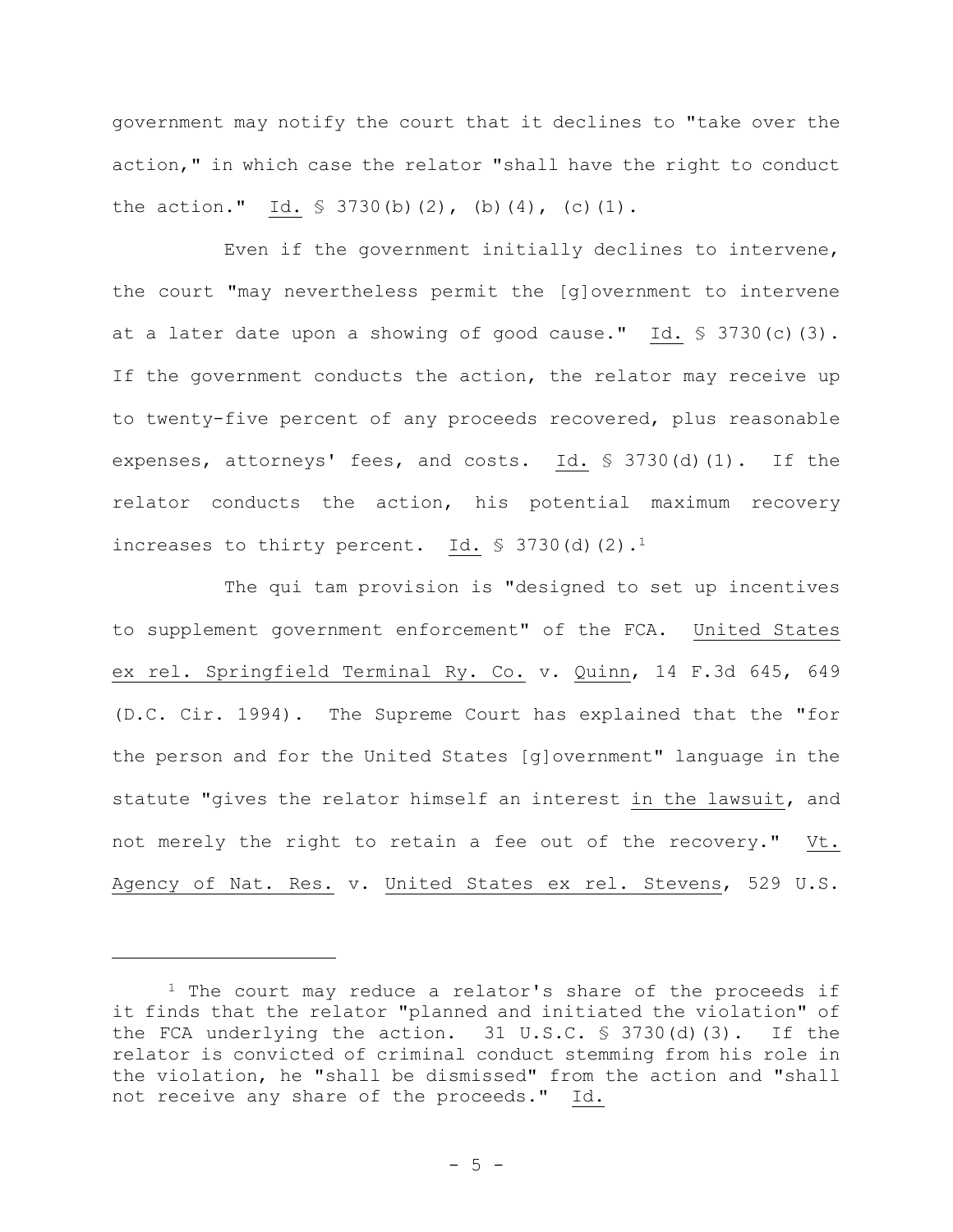765, 772 (2000). The statute thus "entitles the relator to a hearing before the [g]overnment's voluntary dismissal of the suit" when the relator and the government disagree about whether, or when, to pursue the FCA action. Id. (citing 31 U.S.C.  $$3730(c)(2)(A))$ .

Specifically, the FCA states: "The [g]overnment may dismiss the action notwithstanding the objections of the person initiating the action if the person has been notified by the [g]overnment of the filing of the motion and the court has provided the person with an opportunity for a hearing on the motion." 31 U.S.C.  $\frac{1}{5}$  3730(c)(2)(A). The statute is silent, however, as to the nature of that hearing, the government's burden, and the factors the district court should consider in evaluating the government's motion to dismiss.

Courts have attempted to fill this statutory lacuna, with divergent approaches by the Ninth Circuit and the D.C. Circuit attracting the most discussion.2 The Ninth Circuit has held that the district court at a  $\frac{1}{5}$  3730(c)(2)(A) hearing must undertake a multi-step analysis to evaluate the government's motion to dismiss. The government must first identify "a valid government purpose" for the dismissal and demonstrate "a rational relation

 $2$  We discuss a third approach, taken by the Seventh and Third Circuits, below. See infra Section II.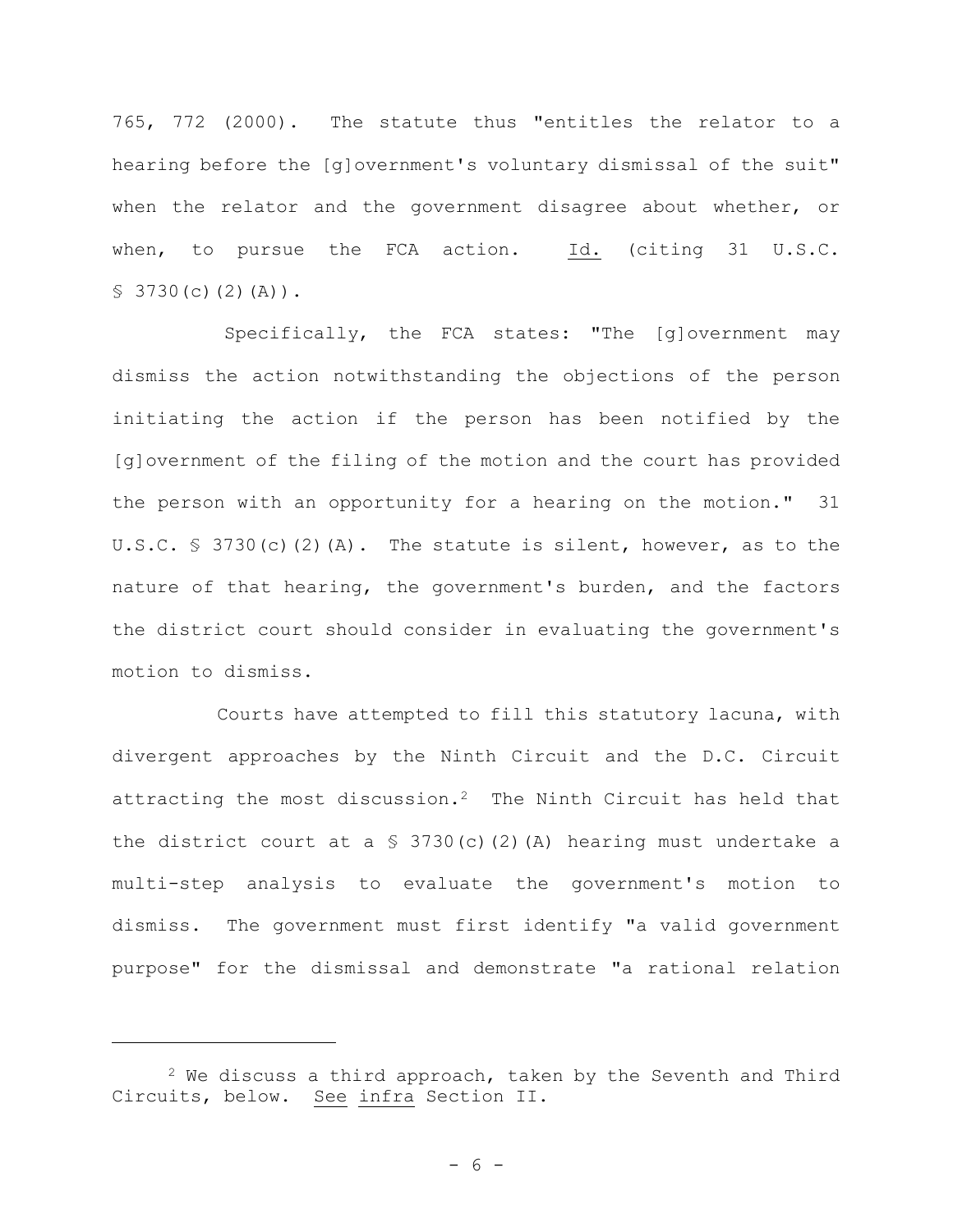between dismissal and accomplishment of the purpose." United States ex rel. Sequoia Orange Co. v. Baird-Neece Packing Corp., 151 F.3d 1139, 1145 (9th Cir. 1998) (internal quotation marks omitted). If the government can meet its burden, the burden then shifts to the relator to show that the "dismissal is fraudulent, arbitrary and capricious, or illegal." Id. (internal quotation marks omitted); see also Ridenour v. Kaiser-Hill Co., 397 F.3d 925, 936 (10th Cir. 2005) (adopting the Sequoia Orange standard).

By contrast, the D.C. Circuit has held that § 3730(c)(2)(A) "give[s] the government an unfettered right to dismiss an action," and that "the function of a hearing when the relator requests one is simply to give the relator a formal opportunity to convince the government not to end the case." Swift v. United States, 318 F.3d 250, 252-53 (D.C. Cir. 2003). However, the Swift court left open the possibility that a showing of "fraud on the court," or some other similar consideration, might be the basis for denial of the government's motion notwithstanding the government's "unfettered" discretion. See id. at 253. And other courts that have generally agreed with Swift that the Sequoia Orange standard places too much of a burden on the government's right to dismiss an action have suggested that a district court could deny the government's motion if dismissal would violate the Constitution or perpetrate a "fraud on the court." See United

- 7 -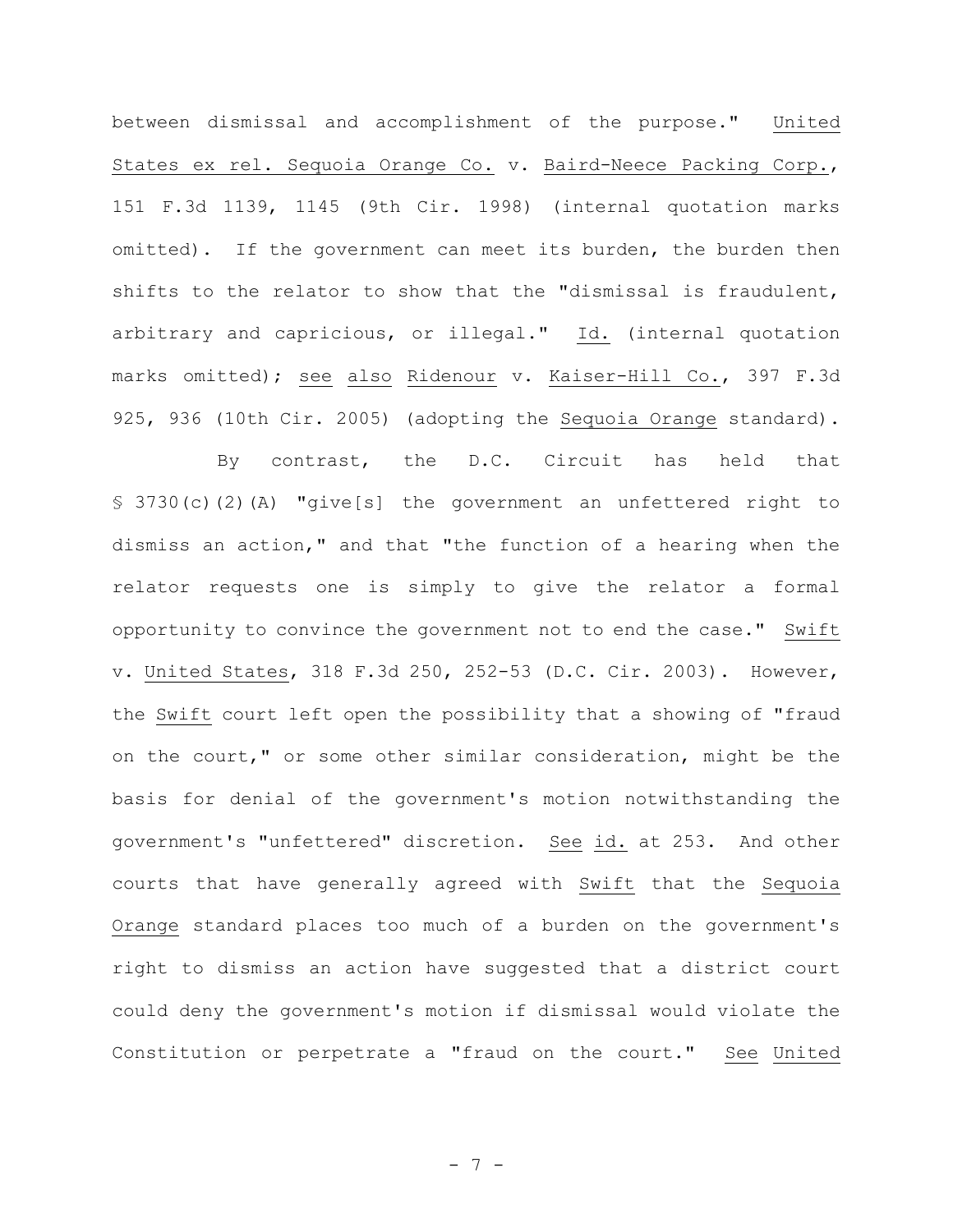States ex rel. CIMZNHCA, LLC v. UCB, Inc., 970 F.3d 835, 851-52 (7th Cir. 2020).<sup>3</sup>

## **B. Facts & Procedural Background**

Relator-appellant John R. Borzilleri, a physician and professional healthcare investment fund manager, alleges that several pharmaceutical companies ("Manufacturer Defendants") and Pharmacy Benefit Managers ("PBM Defendants") colluded to defraud Medicare Part D, a federal prescription drug program, in violation of the FCA, the common law, and various state-law analogues to the FCA.4 In brief, he contends that the Manufacturer Defendants (which set drug prices) and the PBM Defendants (which administer access to the drugs for most Americans) colluded to drive up the

<sup>&</sup>lt;sup>3</sup> At least two courts of appeals have noted the split among the circuits but have avoided weighing in. See United States ex rel. Borzilleri v. AbbVie, Inc., 837 F. App'x 813, 816 & n.1 (2d Cir. 2020) (summary order) ("[W]e do not decide which standard should govern, as the relator fails even the more stringent Sequoia standard."); United States ex rel. Health Choice All. v. Eli Lilly & Co., 4 F.4th 255, 267 (5th Cir. 2021) (assuming without deciding that the Sequoia Orange standard applies and holding that dismissal was proper even under that "more burdensome test").

<sup>4</sup> The Manufacturer Defendants are: Bayer Healthcare Pharmaceuticals, Inc.; Biogen, Inc.; EMD Serono, Inc.; Novartis Pharmaceuticals Corporation; Pfizer, Inc.; Teva Neuroscience, Inc.; and Teva Pharmaceuticals USA, Inc. The PBM Defendants are: Aetna, Inc.; Cigna Corporation; CVS Health Corporation; Express Scripts Holding Company; Humana, Inc.; and UnitedHealth Group, Inc.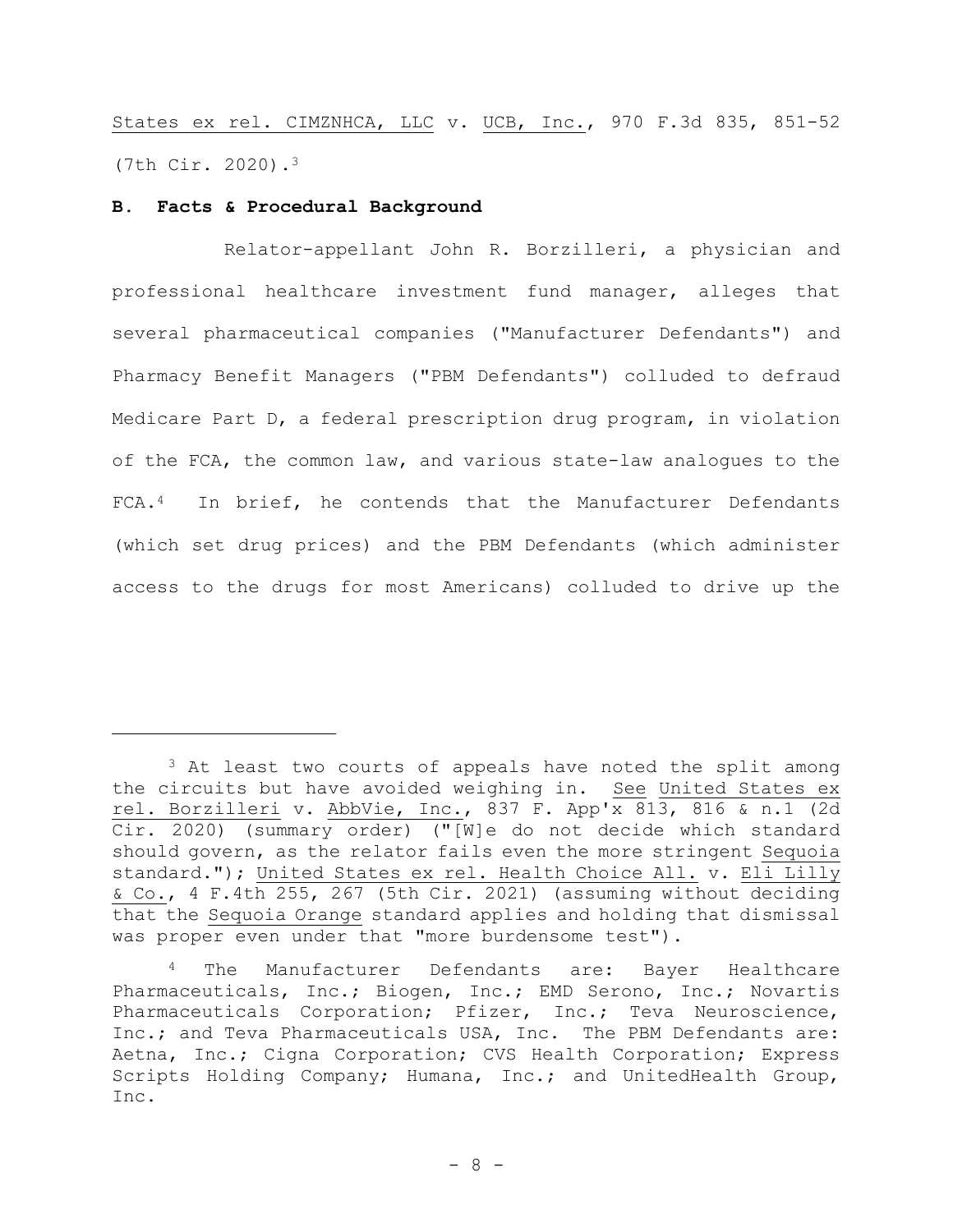price of multiple sclerosis therapeutics through "service fee" contracts.<sup>5</sup>

Borzilleri filed a qui tam complaint under seal in the District of Rhode Island in 2014.<sup>6</sup> In 2018, the government declined to intervene (apparently after being granted a number of extensions to make its decision pursuant to 31 U.S.C. § 3730(b)(3)) and the complaint was unsealed. Eventually, the Manufacturer Defendants and the PBM Defendants moved to dismiss the case. Shortly thereafter, the government moved to dismiss under 31 U.S.C.  $$3730(c)(2)(A)$ , stating, inter alia, that (1) "the continued litigation of [Borzilleri's suit] . . . is likely to require substantial expenditure of government resources . . . both to monitor the progress of the [suit] and as a third-party participant in discovery . . . [and] will tax the federal agency component

<sup>5</sup> The precise mechanics of the scheme as alleged by Borzilleri are outlined in his 159-page second amended complaint.

<sup>6</sup> In 2015, Borzilleri filed a parallel qui tam suit in the Southern District of New York. The government asserts that from 2014 to 2018, "the U.S. Attorney's Office for the District of Rhode Island, working along with the U.S. Attorney's Office for the Southern District of New York, the Fraud Section of the Department of Justice's Civil Division, and investigators from multiple federal agencies, undertook a detailed multi-year investigation of Borzilleri's allegations." The government also declined to intervene in the Southern District of New York action; that court granted the government's motion to dismiss, see United States ex rel. Borzilleri v. AbbVie, Inc., No. 15-CV-7881 (JMF), 2019 WL 3203000, at \*3 (S.D.N.Y. July 16, 2019); and the dismissal was affirmed on appeal, see AbbVie, Inc., 837 F. App'x at 817.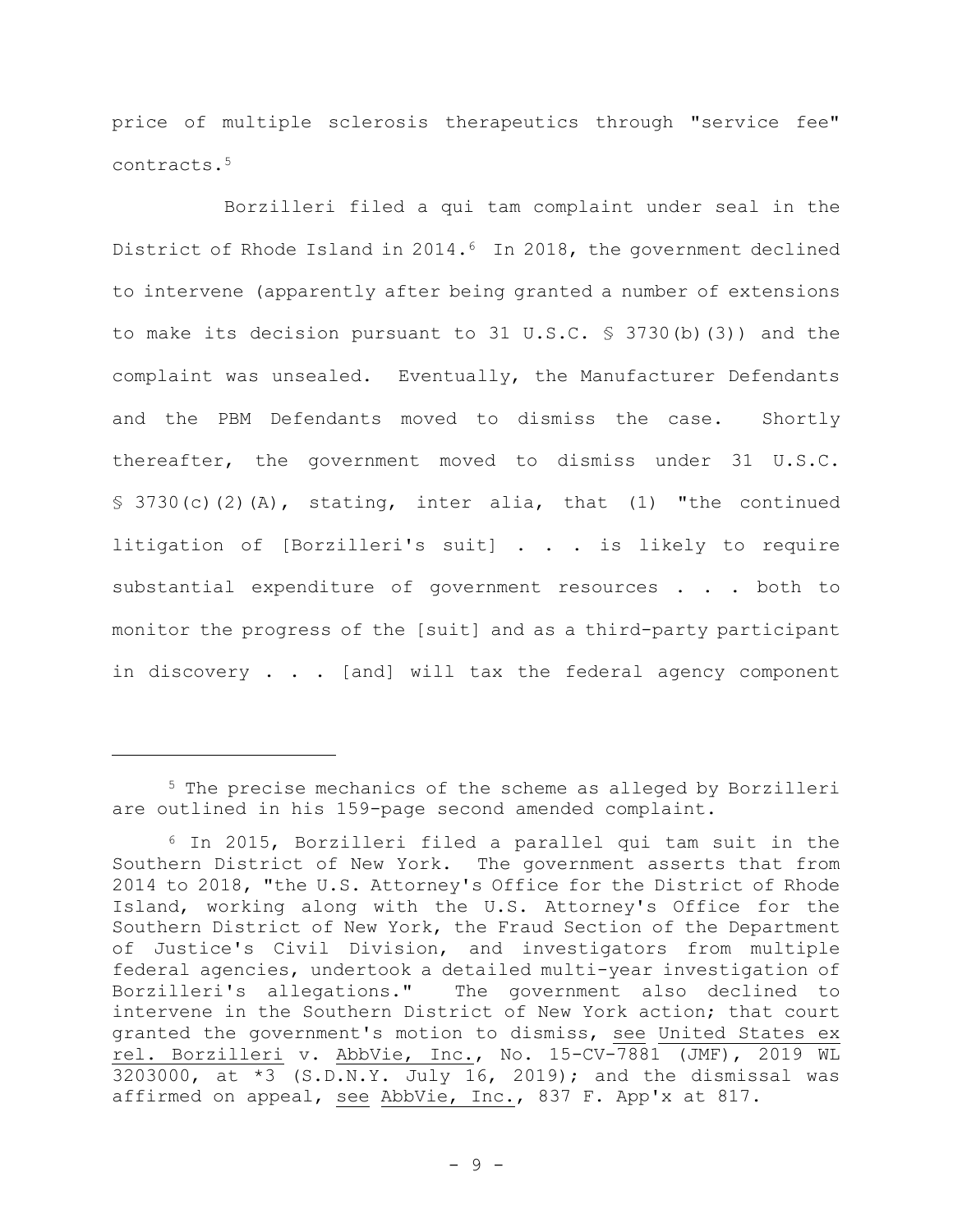that oversees the Part D program"; (2) the government "has carefully investigated Relator's claims . . . and has concluded that many key aspects of his allegations are not supported"; and (3) Borzilleri's actions, including "allegations that he has used the qui tam process to leverage his financial interests through securities trading," have "convince[d] the [g]overnment that he is not an appropriate advocate of the United States' interests in this action."

Borzilleri objected to the dismissal and filed a declaration asserting, inter alia, that the government had failed to investigate key aspects of his allegations**.** The district court subsequently held a hearing, at which it pressed Borzilleri's counsel to

> come forward with some kind of showing that the government's decision [to dismiss the suit] is fraudulent or arbitrary, capricious or illegal in some fashion. Not just that you disagree with it and not just that you think that Dr. Borzilleri's argument had merit that the government, for whatever reason, failed to see, but you've got to come up with something pretty powerful that shows me that the government is acting in a fraudulent or illegal manner here.

In response, Borzilleri's counsel argued that the government had not performed an adequate investigation of the alleged fraud and had determined that the suit did not allege FCA violations only "because [the government] didn't look in the right place."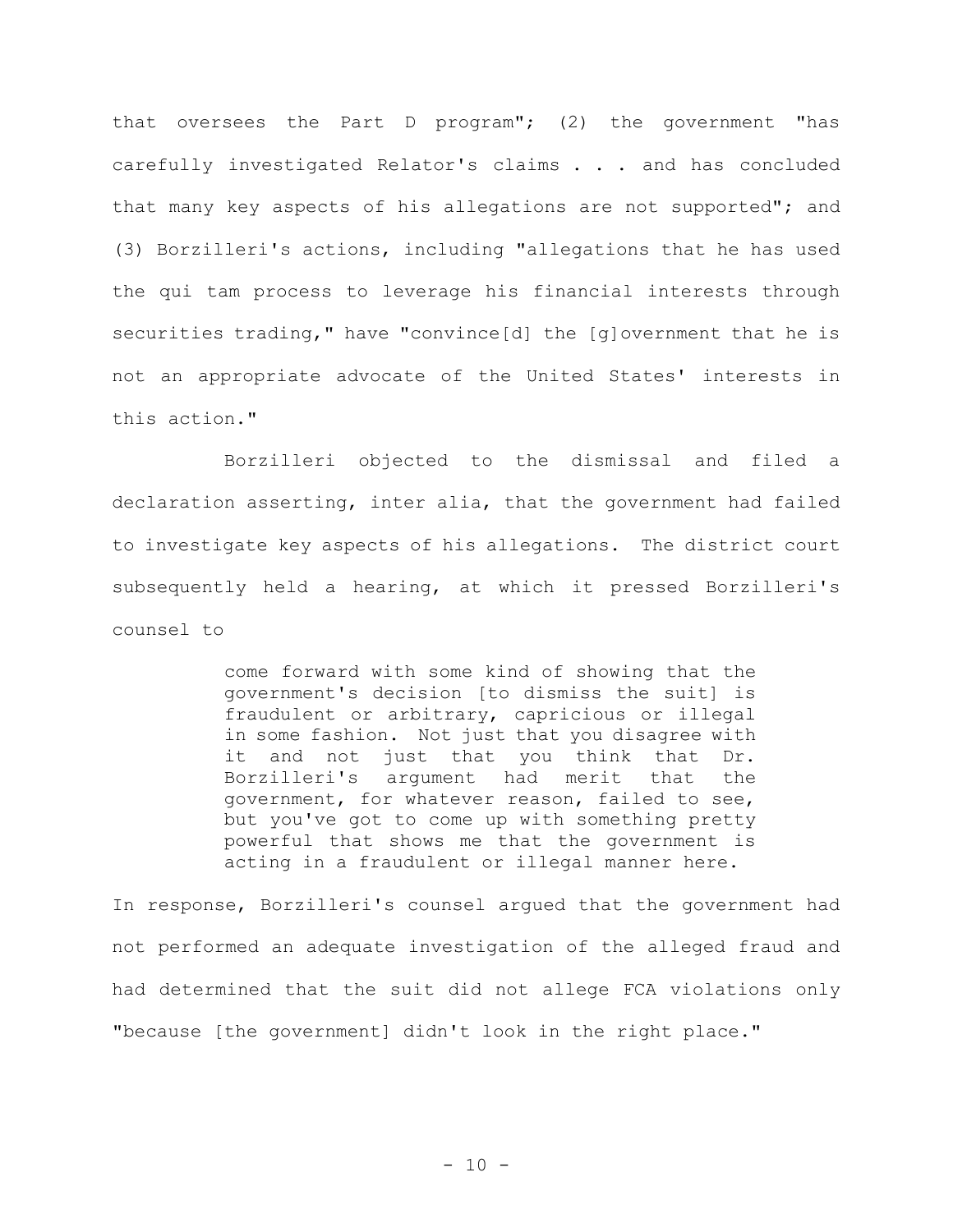In a post-hearing minute order, followed by a written decision, the district court dismissed Borzilleri's FCA claims with prejudice as to Borzilleri and without prejudice as to the government.7 The district court recognized that the standard for considering a motion to dismiss by the government at § 3730(c)(2)(A) hearing is a subject of debate among the circuit courts and that the First Circuit had not yet addressed the issue. See United States ex rel. Borzilleri v. Bayer HealthCare Pharms., Inc., C.A. No. 14-031 WES, 2019 WL 5310209, at \*1 (D.R.I. Oct. 21, 2019). The court concluded, however, that it did not need to choose from among the different approaches because it determined that dismissal was appropriate even under the "stricter standard" adopted by the Ninth Circuit.  $Id.$  at \*2. The court noted that

<sup>7</sup> Neither party on appeal challenges the type of dismissal ordered by the district court, and Borzilleri does not challenge the dismissal without prejudice of his state law claims. Nor does Borzilleri suggest on appeal that the government was required to move to intervene, and show "good cause" for doing so, before filing its motion to dismiss. See CIMZNHCA, 970 F.3d at 842-49 (considering this issue at length). We note, however, that we see logic in the D.C. Circuit's observation that "the question whether the [FCA] requires the government to intervene before dismissing an action is largely academic," because "if there were such a requirement, we could construe the government's motion to dismiss as including a motion to intervene, a motion the district court granted by ordering dismissal." Swift, 318 F.3d at 252; see also CIMZNHCA, 970 F.3d at 849 (determining that the FCA requires the government to intervene before moving to dismiss but ultimately "treat[ing] the government's motion to dismiss as a motion both to intervene and then to dismiss"); Polansky v. Exec. Health Res. Inc., 17 F.4th 376, 392-93 (3d Cir. 2021) (same).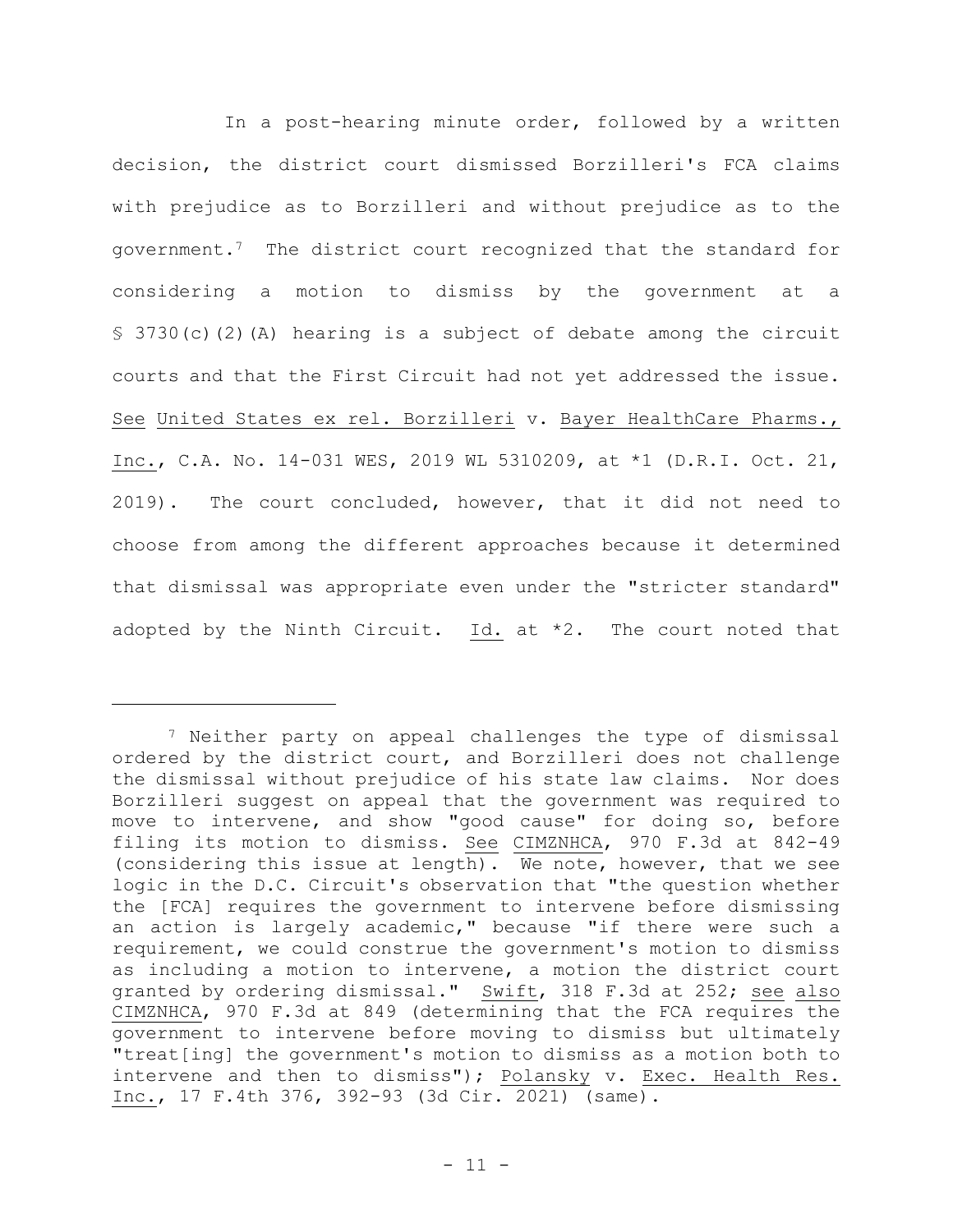the government had provided a rational reason for dismissal -- "the burden this continuing litigation would place on the [g]overnment's resources" -- and Borzilleri had not shown that dismissal would be "fraudulent, arbitrary and capricious, or illegal." Id. at \*2-3 (internal quotation marks omitted).The court also denied his request for discovery and an evidentiary hearing. Borzilleri timely appealed.

#### **II.**

Although Borzilleri contends that the standard articulated by the Ninth Circuit for a court's review of a government motion to dismiss a qui tam suit should apply in this case, he also asserts that the district court's decision fails under any of the standards that courts have applied. Given the need to clarify for the district courts their role when an objecting relator invokes the "opportunity for a hearing" provided by  $\{3730(c)(2)(A)$ , we address that issue before addressing Borzilleri's specific contentions about the dismissal of his suit.

As noted above, although the FCA mandates a hearing at the behest of an objecting relator before a court may grant a government motion to dismiss a qui tam suit, the statute does not specify the nature of the hearing, the government's burden, or the factors a court should consider in evaluating the motion. Nevertheless, we agree with Borzilleri's premise that the statute plainly anticipates the exercise of some form of judicial

- 12 -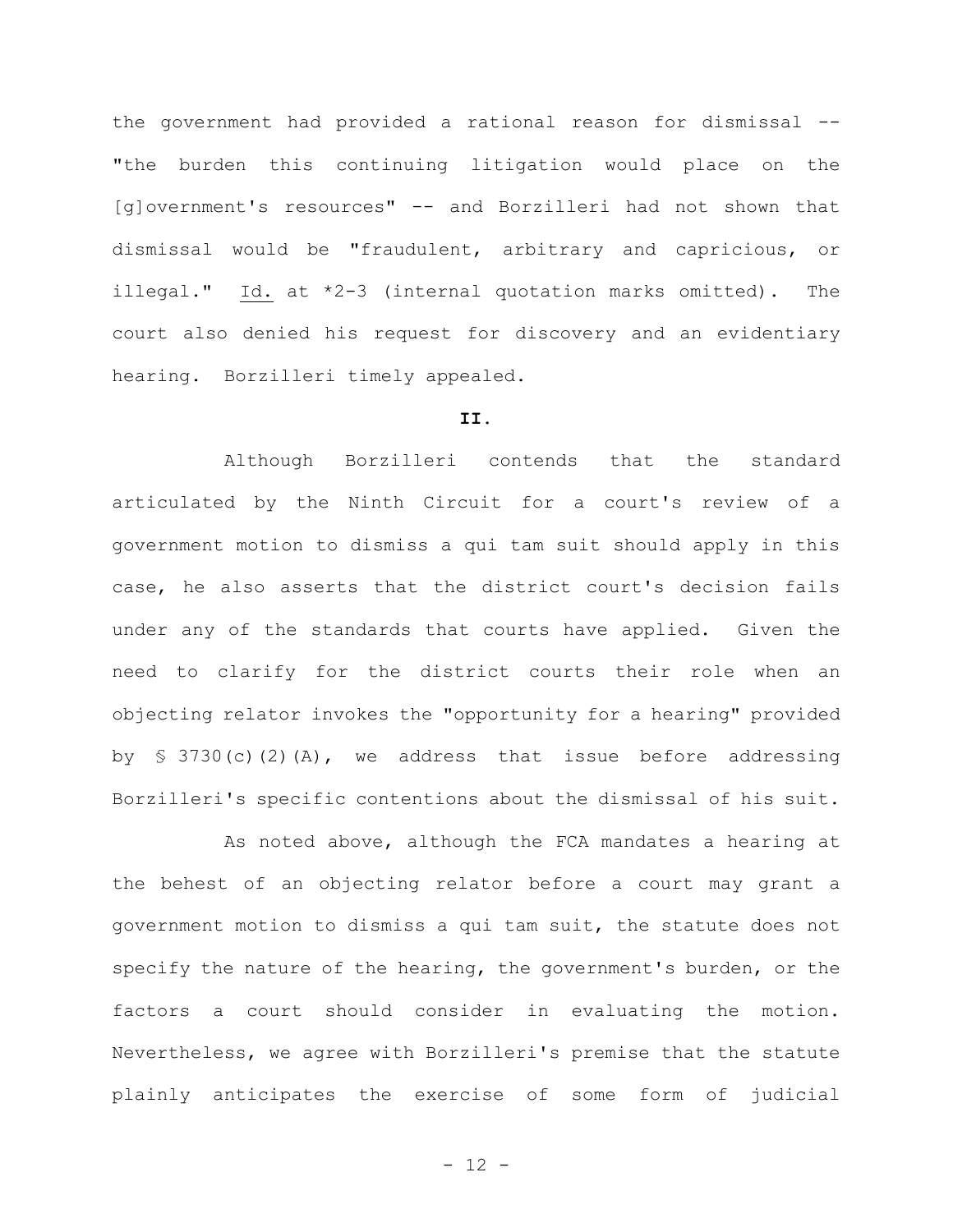discretion. Obtaining an impartial adjudicator's decision after parties air their competing views is, after all, the ordinary purpose of a "hearing." See Hearing, Black's Law Dictionary (11th ed. 2019) (defining a "hearing" as a "judicial session . . . held for the purpose of deciding issues of fact or of law"). We are confident that Congress would not mandate an opportunity for a hearing so that the court could only "serve . . . donuts and coffee" while the relator and the government debate the merits of dismissal. CIMZNHCA, 970 F.3d at 850 (internal quotation marks omitted).

Further, the statute by its terms indicates that the hearing requirement is intended, at least in part, to protect the relator's interests. The provision focuses on the relator, stating that the government may dismiss the action "if the [qui tam relator] has been notified by the [g]overnment of the filing of the motion and the court has provided the person with an opportunity for a hearing on the motion." 31 U.S.C. § 3730(c)(2)(A) (emphasis added).Hence, we conclude that the statute contemplates a judicial judgment of some kind, providing a level of protection for the relator's interest in the suit. See Stevens, 529 U.S. at 772 (stating that the FCA "gives the relator himself an interest in the lawsuit, and not merely the right to retain a fee out of the recovery").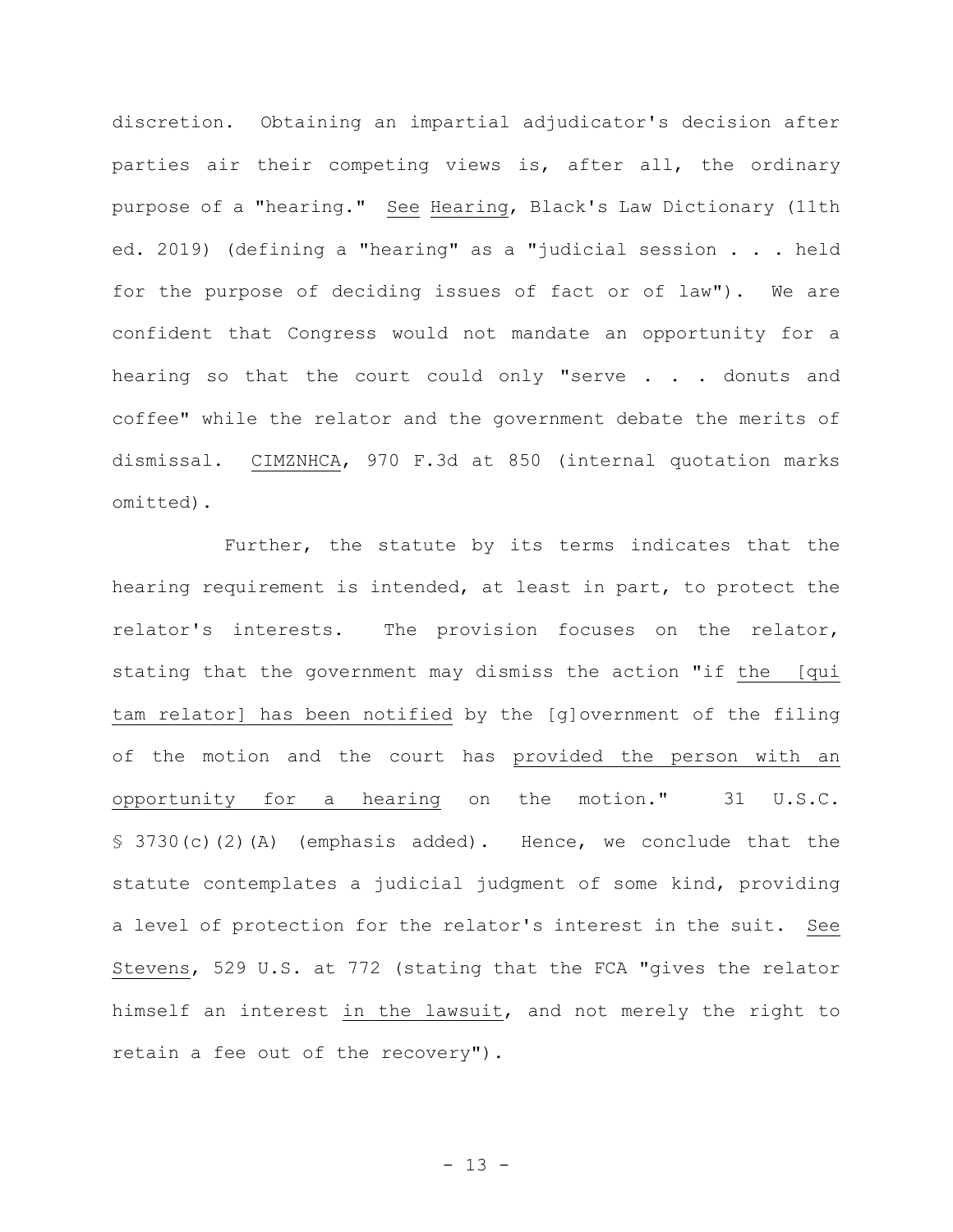The nature of that judicial judgment is the more difficult question. Because § 3730(c)(2)(A) itself does not provide further guidance, we turn to the surrounding statutory provisions for interpretive assistance. See City of Providence v. Barr, 954 F.3d 23, 31 (1st Cir. 2020) ("The context surrounding a statutory provision and the structure of the statutory scheme as a whole often provide useful indicators of congressional intent.").

The FCA provision that immediately follows § 3730(c)(2)(A)  $-$  § 3730(c)(2)(B)  $-$  authorizes the government to settle a qui tam action over the objections of the relator so long as the court "determines, after a hearing, that the proposed settlement is fair, adequate, and reasonable under all the circumstances." The absence of such detailed language in § 3730(c)(2)(A) strongly suggests that Congress did not intend to condition the granting of the government's motion to dismiss on a judicial determination of fairness or reasonableness. See State Farm Fire & Cas. Co. v. United States ex rel. Rigsby, 137 S. Ct. 436, 442 (2016) ("This Court adheres to the general principle that Congress' use of 'explicit language' in one provision 'cautions against inferring' the same limitation in another provision." (quoting Marx v. Gen. Revenue Corp., 568 U.S. 371, 384 (2013))). Indeed, it makes sense that Congress would provide for more stringent review of a settlement than of a motion to dismiss. A

- 14 -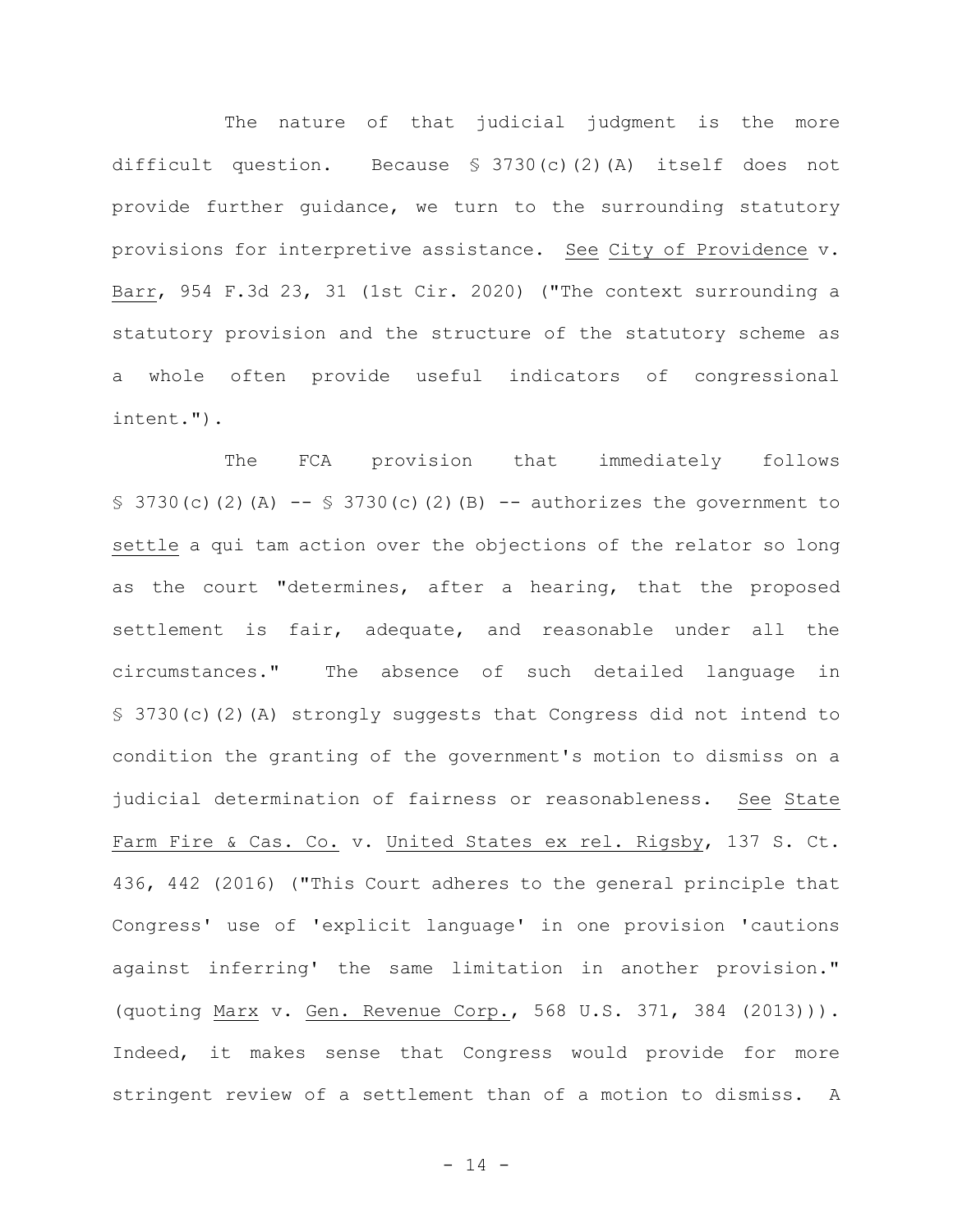dismissal often allows for a new action to be brought later -- if the dismissal is without prejudice -- while a settlement ordinarily bars subsequently filed claims. See RFF Fam. P'ship, LP v. Ross, 814 F.3d 520, 532 (1st Cir. 2016). For this reason, then, any standard pursuant to which the district court performs a searching inquiry into the fairness or reasonableness of the government's motion to dismiss is inapt for  $S$  3730(c)(2)(A).

Nor do we consider the Ninth Circuit's Sequoia Orange standard to be appropriate. That standard puts the burden on the government to justify its motion to dismiss. See Sequoia Orange, 151 F.3d at 1145 (requiring that the government identify "a rational relation between dismissal and accomplishment of [a valid government] purpose" (internal quotation marks omitted)). But the FCA does not allocate such a burden to the government. We simply see no basis in the statutory language for requiring the government to make a prima facie showing that its motion is rational, reasonable, or otherwise proper.<sup>8</sup>

 $8$  As the government notes, the Sequoia Orange court, in adopting a standard originally proposed by the district court, cited a Senate Report related to the False Claims Amendments Act of 1986. See Sequoia Orange, 151 F.3d at 1145 (citing S. Rep. No. 99-345, at 26 (1986), reprinted in 1986 U.S.C.C.A.N. 5266, 5291). We agree with the D.C. Circuit that this portion of the Senate report, which "relates to an unenacted Senate version of the 1986 amendment," does not support reading so much into the statutory text. Swift, 318 F.3d at 253; see also United States ex rel. Bledsoe v. Cmty. Health Sys., Inc., 342 F.3d 634, 648 (6th Cir. 2003) (explaining that the court was "not persuaded" on the meaning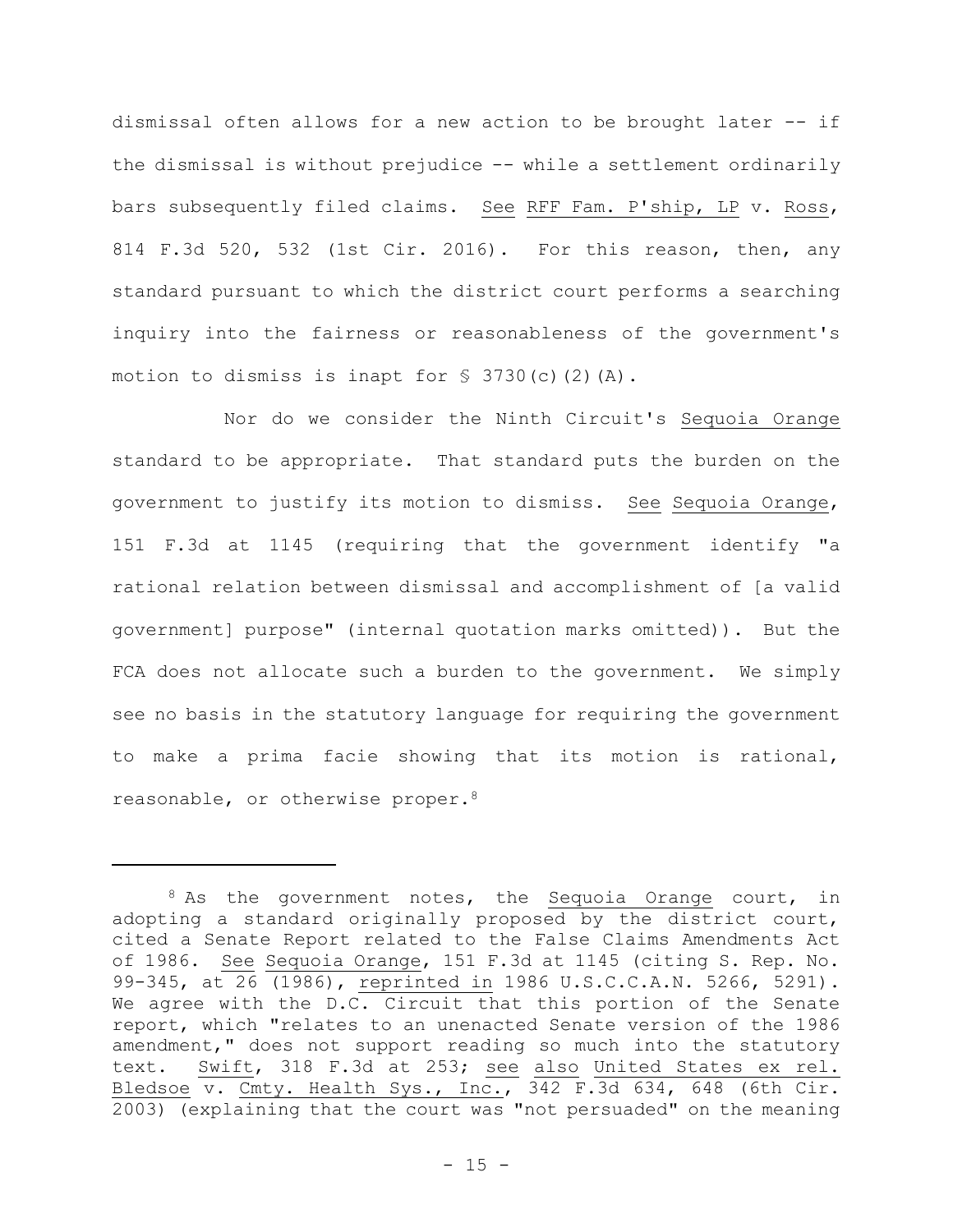In puzzling out the meaning of the  $$3730(c)(2)(A)$ hearing requirement, some courts have turned for guidance to Federal Rule of Civil Procedure 41, which generally governs the voluntary dismissal of civil suits. See CIMZNHCA, 970 F.3d at 849-50; Polansky v. Exec. Health Res. Inc., 17 F.4th 376, 387-90 (3d Cir. 2021) (adopting the Seventh Circuit's approach). Rule  $41(a)(1)(A)$  provides that, "[s]ubject to . . . any applicable federal statute," a plaintiff may dismiss an action without a court order either where all parties who have appeared have signed a stipulation of dismissal or where the opposing party has not yet filed an answer or a motion for summary judgment. Fed. R. Civ. P.  $41(a)(1)(A)$ . Absent a federal law to the contrary, a district court has "no power to condition" a dismissal of this kind. Universidad Cent. Del Caribe, Inc. v. Liaison Comm. on Med. Educ., 760 F.2d 14, 19 (1st Cir. 1985). If there is no stipulation of

of another qui tam provision by the "quoted passage of the Senate Report . . . [seemingly] refer[ring] to an earlier draft of the 1986 FCA amendments"). We are similarly unpersuaded by Borzilleri's suggestion in his reply brief and at oral argument that we should base our decision on one senator's post-enactment statements regarding congressional intent behind the 1986 FCA amendments. See Rhode Island v. Narragansett Indian Tribe, 19 F.3d 685, 699 (1st Cir. 1994)("T]he overarching rule is that 'statements by individual legislators should not be given controlling effect'; rather, such statements are to be respected only to the extent that they 'are consistent with the statutory language.'" (quoting Brock v. Pierce Cnty., 476 U.S. 253, 263 (1986))).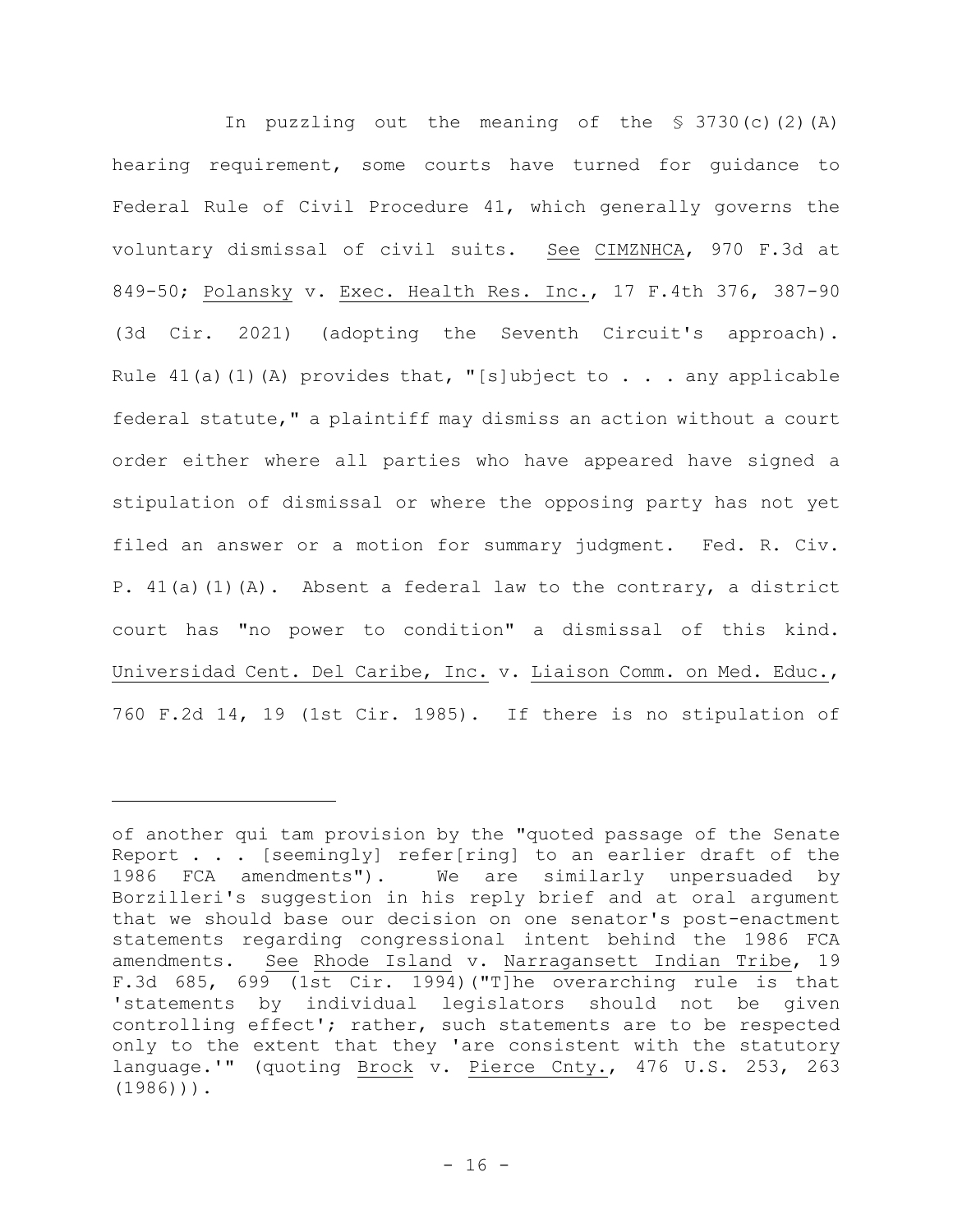dismissal and the defendant has already filed a responsive pleading, Rule 41(a)(2) provides that the suit may only be dismissed "by court order, on terms that the court considers proper." See Fed. R. Civ. P. 41(a)(2).

In CIMZNHCA, the Seventh Circuit concluded that, in the qui tam context, Rule 41 indicates that a dismissal sought by the government before the defendant has responded merely requires that an opportunity for a hearing be provided to the relator -- even if no particular judicial determination must necessarily be made at that hearing. On the other hand, where the defendant has already responded to the suit, the hearing would be an opportunity for the court to determine what terms of dismissal are "proper." See CIMZNHCA, 970 F.3d at 849-51.

We are unpersuaded by this application of Rule 41 to the unique context of a qui tam action. Section  $3730(c)(2)(A)$  on its face creates a specific notice and hearing requirement that operates in addition to the requirements of Rule 41 regardless of whether the defendant has responded to the qui tam suit. See id. at 850 (discussing § 3730(c)(2)(A) as an "applicable federal statute" that adds a hearing requirement to the Rule 41 framework); see also Fed. R. Civ. P. 41 advisory committee's note to 1937 adoption (noting that Rule 41 preserves the FCA's "[p]rovisions regarding dismissal"). Further, the Rule 41 "terms that the court considers proper" standard is inapt in the context of

- 17 -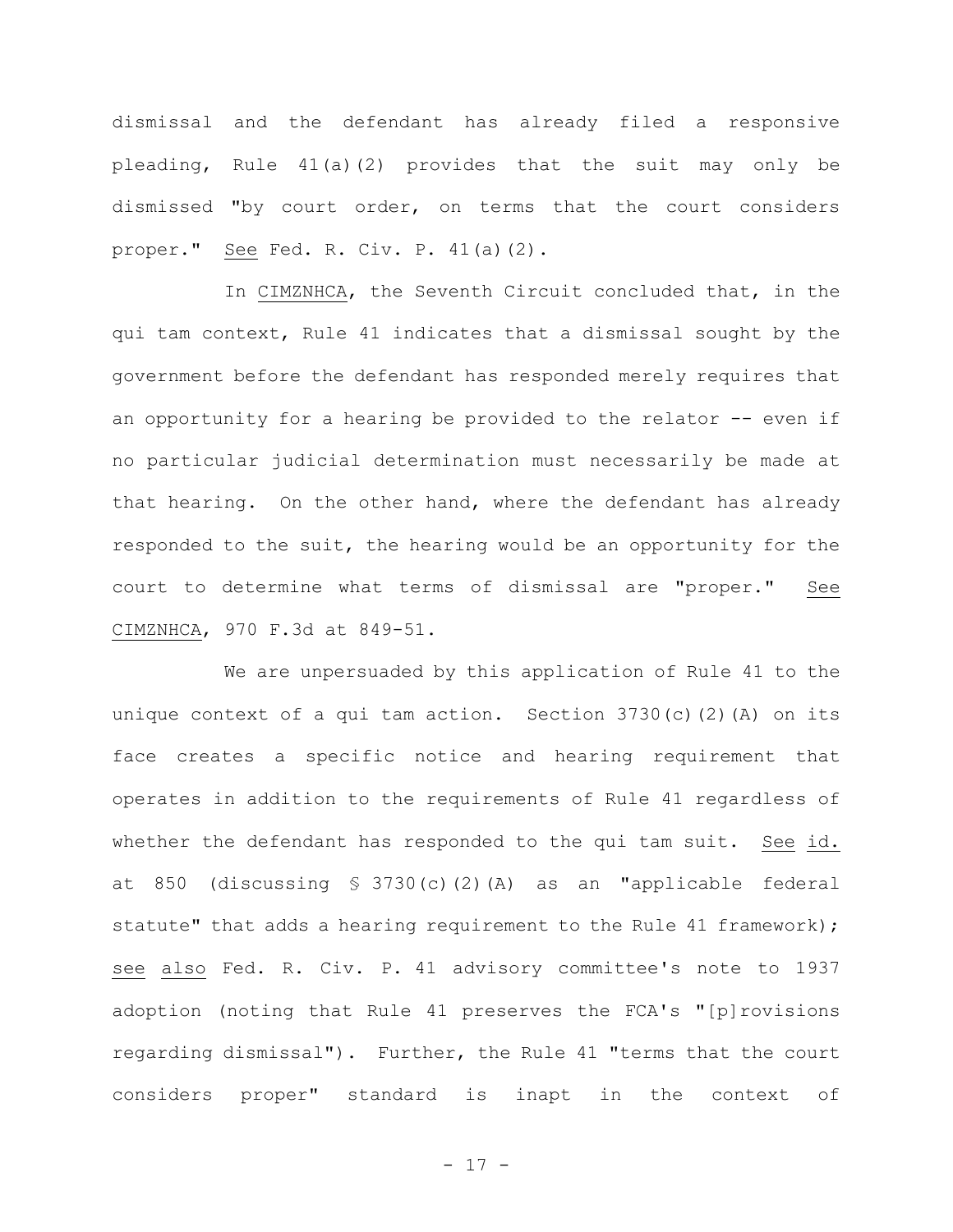§ 3730(c)(2)(A). The overriding concern behind the "proper terms" standard is the potential prejudice to the defendant from a voluntary dismissal by the plaintiff. See, e.g., Doe v. Urohealth Sys., Inc., 216 F.3d 157, 160-61 (1st Cir. 2000). This standard is inapposite to the qui tam relator's unique situation as, in effect, an objecting co-plaintiff. See Sequoia Orange, 151 F.3d at 1145 (concluding that Rule 41 is inapplicable because it "protects defendants from vexatious plaintiffs" while, in the context of § 3730(c)(2)(A), "the plaintiffs, or relators, seek protection from the dismissal decision of the real party in interest, the government, under a specific statute establishing unique relationships among the parties"). Rule 41 is therefore not an appropriate guide for interpreting the distinct requirements of  $$3730(c)(2)(A)$ .

We thus find limited insight into the role of the court at the  $\frac{1}{5}$  3730(c)(2)(A) hearing -- and the related question of the government's burden -- in either the FCA itself or in the federal rule governing motions for voluntary dismissal. The few clues we have found, however, counsel against the wholesale adoption of the primary approaches used by other courts -- in particular, the Ninth Circuit's burden allocation approach, see Sequoia Orange, 151 F.3d at 1145; or the Seventh and Third Circuits' Rule-41-based approach, see CIMZNHCA, 970 F.3d at 849-50; Polansky, 17 F.4th at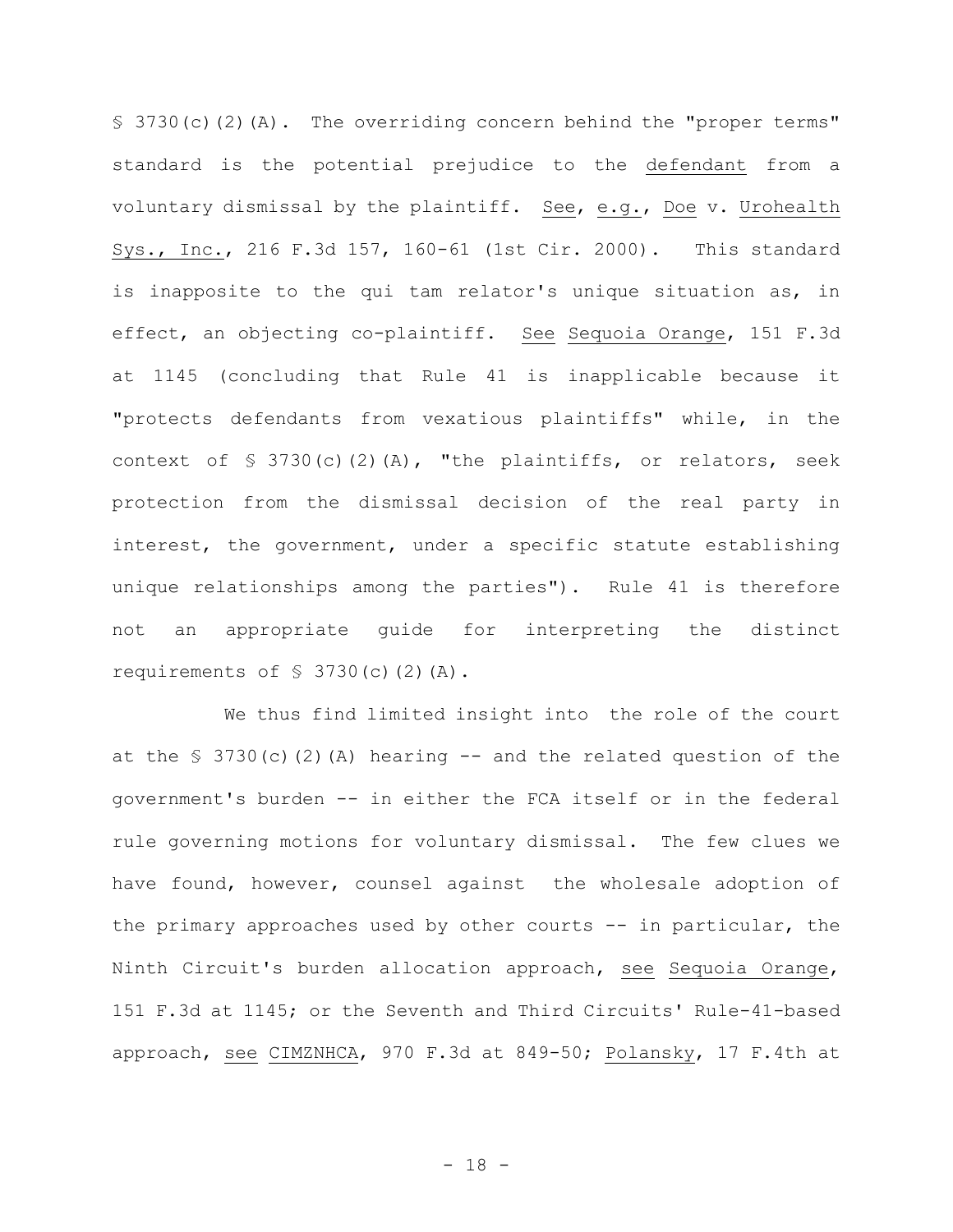387-90.Instead, we take a different approach consistent with the statutory language and well-established principles of law.

## **III.**

As we have indicated, we reject placing an initial burden on the government to justify its motion because the statutory language does not support the imposition of such a burden. That said, the government is not obligation-free when it moves to dismiss a qui tam suit -- it must provide its reasons for its decision. The need for an explanation is implicit in the statute's requirement that, before dismissal is granted, the relator be given an "opportunity" for a hearing on the motion. See 31 U.S.C. § 3730(c)(2)(A). We agree with the D.C. Circuit that one purpose of the hearing is to provide the relator a "formal opportunity to convince the government not to end the case." Swift, 318 F.3d at 253. That purpose cannot be achieved if the relator is unaware of the government's reasons for dismissal and, thus, is unable to challenge them. Therefore, we conclude that the government must always provide its reasons for seeking dismissal when it so moves.

The question then becomes, what is the role of the court at a  $\frac{1}{2}$  3730(c)(2)(A) hearing if the relator fails to convince the government to withdraw its motion? Congress's silence on this issue, and the absence of analogous contexts from which to draw guidance, lead us to conclude that the court's role is to apply commonly recognized principles for assessing government conduct -

- 19 -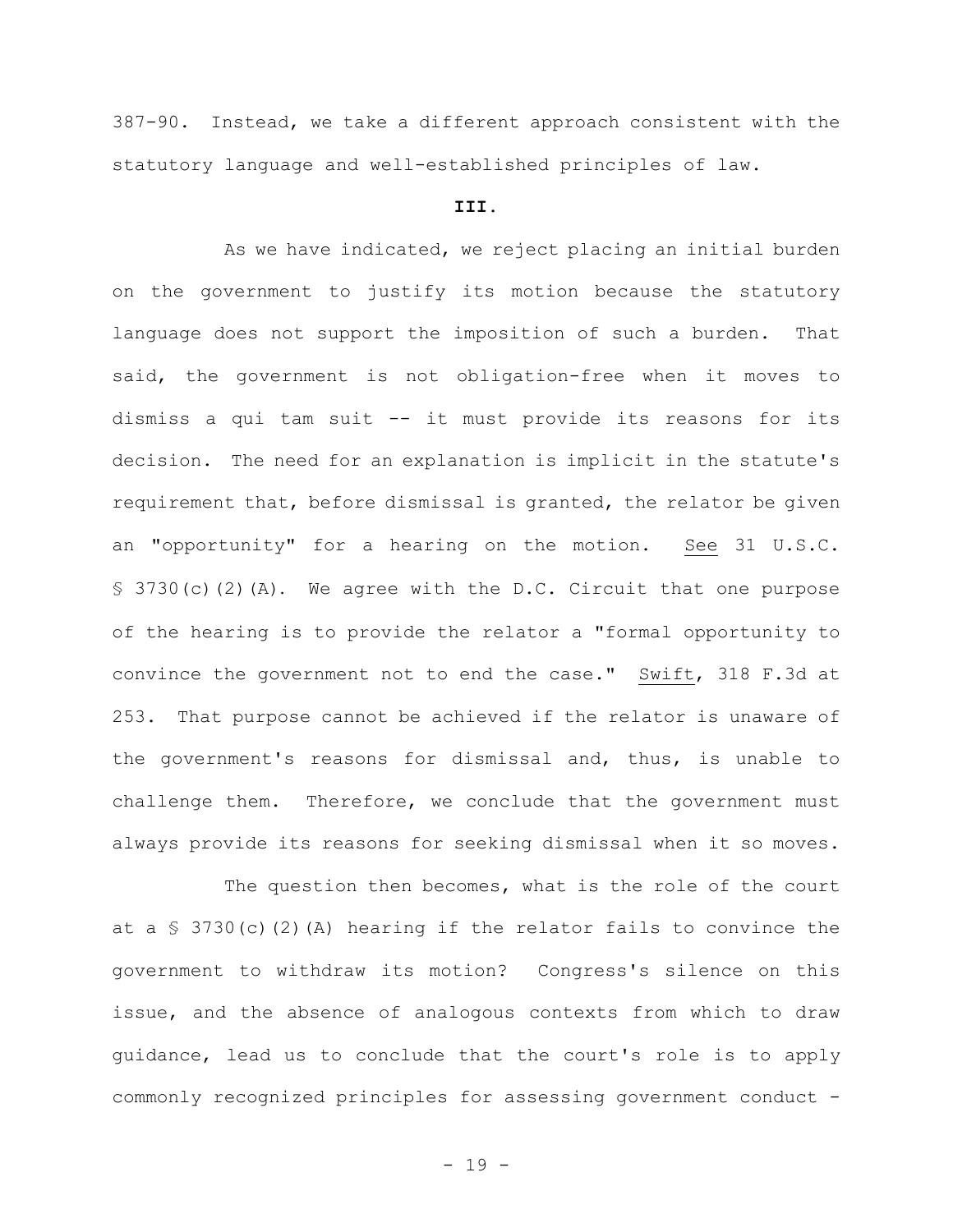- the well-established "background constraints on executive action." CIMZNHCA, 970 F.3d at 851. That is, the district court at a  $\S$  3730(c)(2)(A) hearing should grant the government's motion to dismiss unless the relator, having failed to persuade the government to withdraw its motion, can show that the government's decision to seek dismissal of the qui tam action transgresses constitutional limitations or that, in moving to dismiss, the government is perpetrating a fraud on the court.

It is axiomatic that constitutional limitations attend any exercise of executive authority. See United States v. Armstrong, 517 U.S. 456, 464 (1996). This is the case even for a government decision not to institute an enforcement action -- a decision roughly analogous to the government's decision to dismiss a qui tam suit -- where the government is entitled to the greatest discretion. See Heckler v. Chaney, 470 U.S. 821, 838 (1985) (holding that agency decisions not to institute enforcement proceedings are unreviewable under the APA but reserving the question of the reviewability of a claim that an agency decision not to institute proceedings "violated any constitutional rights"); see also CIMZNHCA, 970 F.3d at 851 ("[T]here are always background constraints on executive action, even in the quasiprosecutorial context of qui tam actions and the decisions to dismiss them."). For example, we think it beyond debate that the government could not dismiss a qui tam action if its decision to

 $- 20 -$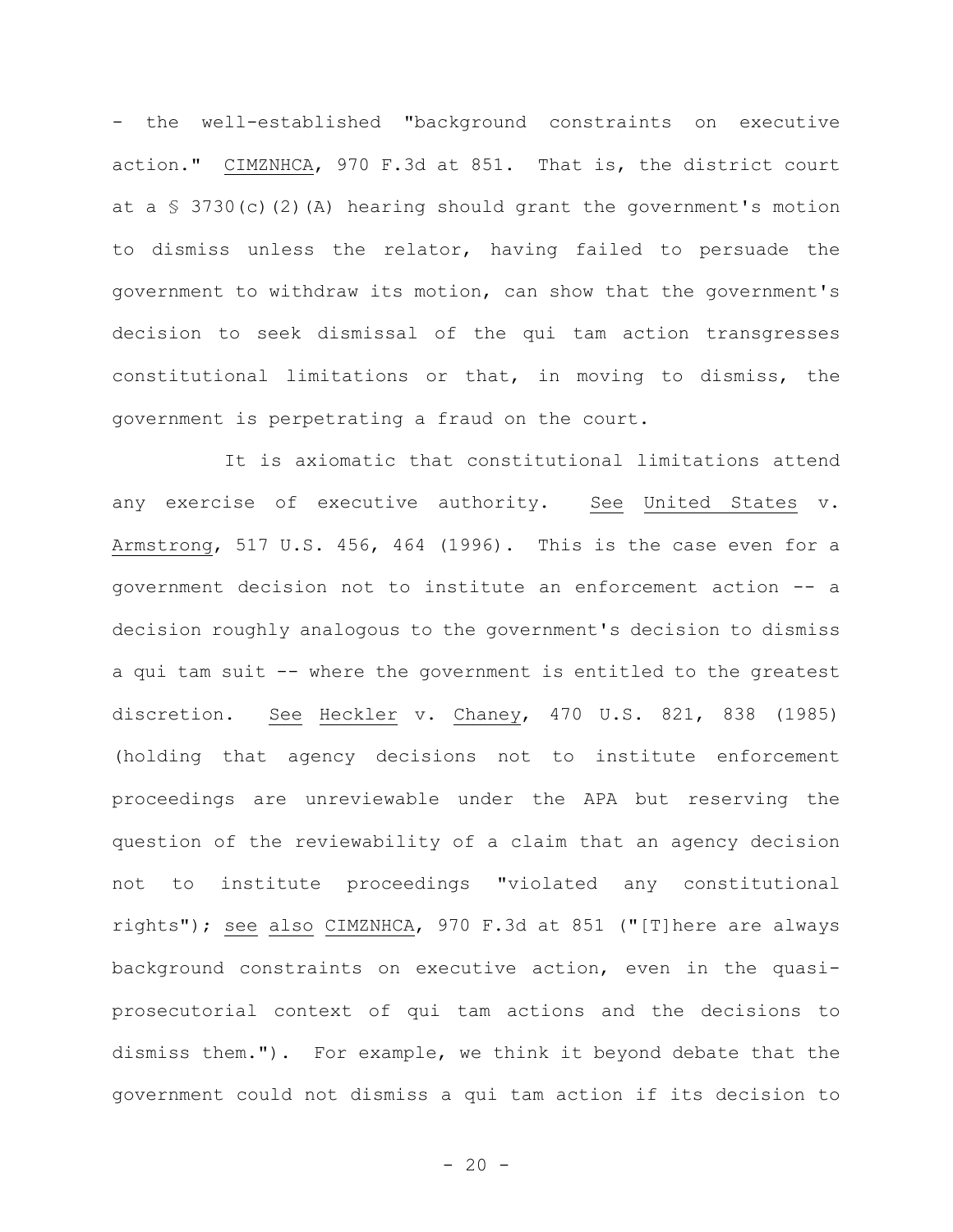seek dismissal is "based on 'an unjustifiable standard such as race, religion, or other arbitrary classification'" in violation of equal protection principles. Armstrong, 517 U.S. at 464 (quoting Oyler v. Boles, 368 U.S. 448, 456 (1962)).

The limitations on the government's right to dismiss a qui tam suit also would include instances in which the dismissal would be "arbitrary in the constitutional sense." Cnty. of Sacramento v. Lewis, 523 U.S. 833, 846 (1998) (quoting Collins v. City of Harker Heights, 503 U.S. 115, 129 (1992)). Government action is "arbitrary in the constitutional sense" when it "violate[s] a right otherwise protected by the substantive Due Process Clause" and "shock[s] the conscience," Martínez v. Cui, 608 F.3d 54, 64 (1st Cir. 2010), or when government officials abuse their power and "employ[] it as an instrument of oppression" to the extent that it "shocks the conscience," Lewis, 523 U.S. at 846 (quoting Collins, 503 U.S. at 126).

The district court should also deny the government's motion if the relator can show that, in moving to dismiss the qui tam action, the government is attempting to perpetrate a fraud on the court. See CIMZNHCA, 970 F.3d at 852; Swift, 318 F.3d at 253 (entertaining, but not deciding, that possibility). Courts always "possess[] the inherent power to deny the court's processes to one who defiles the judicial system by committing a fraud on the court." Aoude v. Mobil Oil Corp., 892 F.2d 1115, 1118 (1st Cir.

- 21 -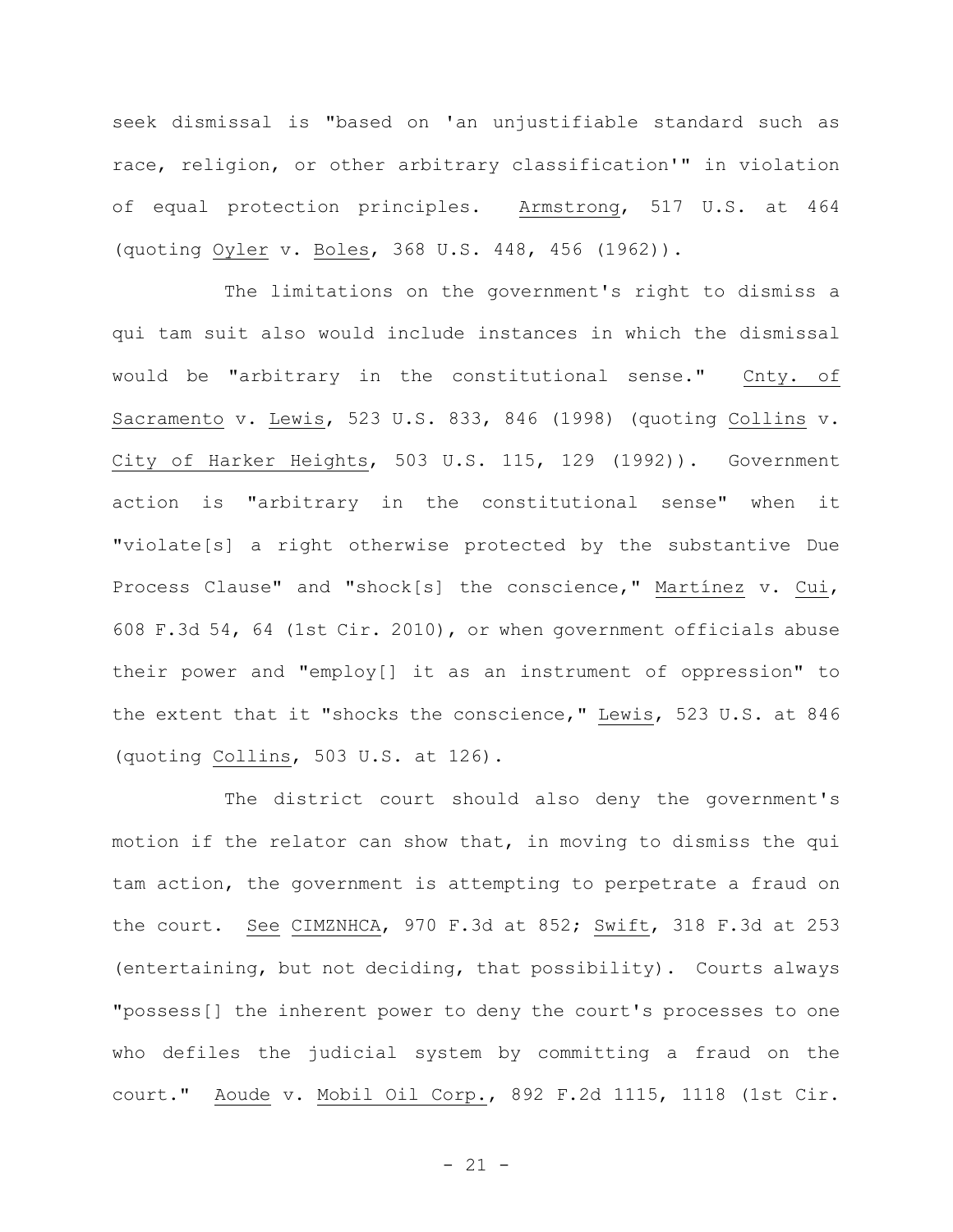1989). Generally, "fraud on the court" describes a party's "unconscionable scheme calculated to interfere with the judicial system's ability impartially to adjudicate a matter by improperly influencing the trier or unfairly hampering the presentation of the opposing party's claim or defense." Id. (finding "fraud on the court" where a party knowingly submitted a fabricated document with its pleadings). Simply put, "fraud on the court" is egregious conduct that is more serious than the mere making of "[i]naccurate assertions in lawsuits." Torres v. Bella Vista Hosp., Inc., 914 F.3d 15, 19 (1st Cir. 2019).

Borzilleri points to the FCA provision stating that "[t]he Attorney General diligently shall investigate a violation" of the FCA, 31 U.S.C. § 3730(a), to argue that the district court should assess the government's "diligence" before dismissing a qui tam suit. However, using § 3730(a)'s general statutory directive to the government to create a "diligence" standard in § 3730(c)(2)(A) is problematic for several reasons.

First, and most importantly, a "diligence" inquiry is not even hinted at in the text of § 3730(c)(2)(A). Second, a searching "diligence" inquiry would necessarily require the court to review investigatory decisions over which the government ordinarily retains wide discretion. See Chaney, 470 U.S. at 831- 32. It would be odd to have courts micromanage government investigations when the statute also provides that the government

 $- 22 -$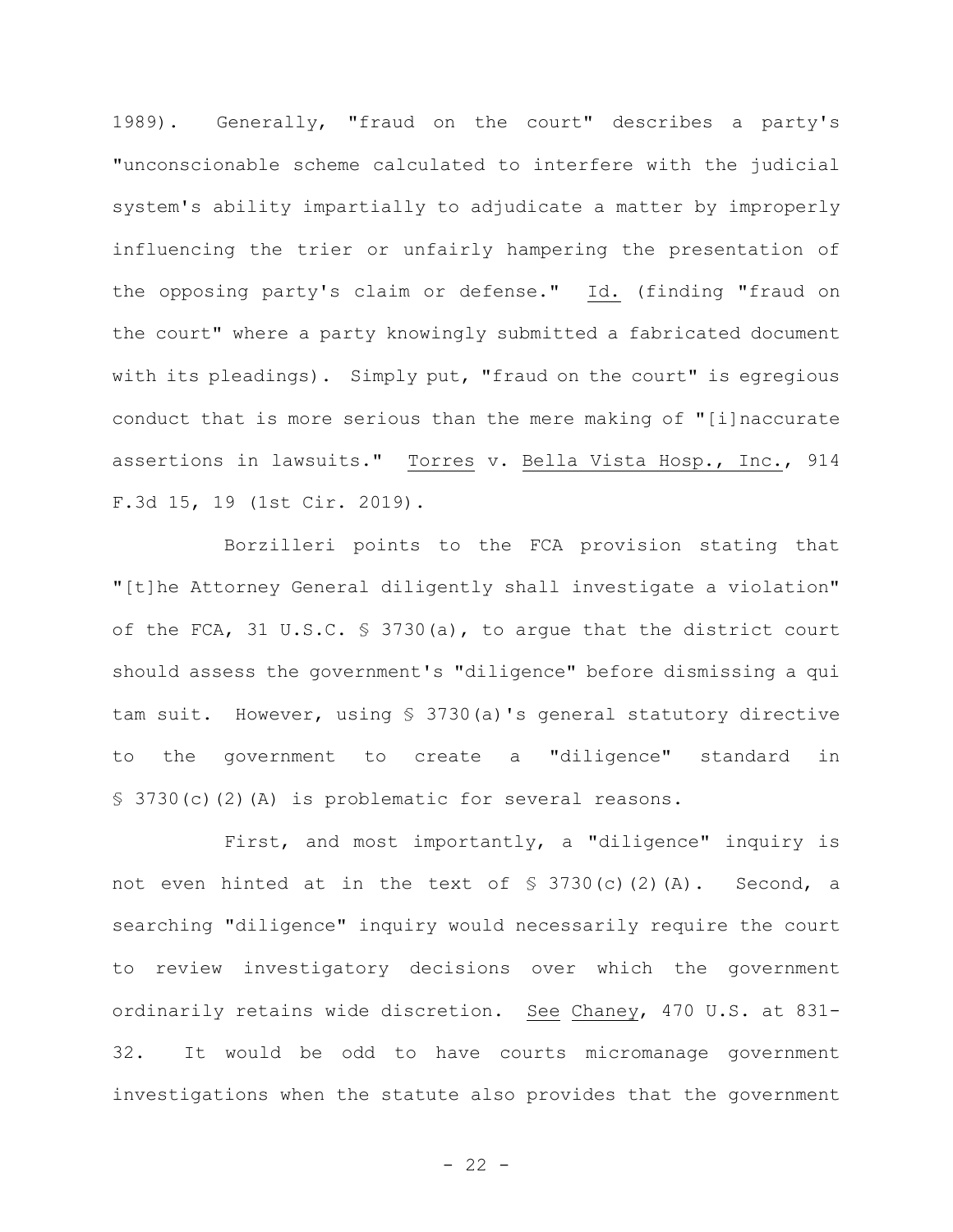ultimately has discretion whether to pursue any false claims that it identifies through those investigations. See 31 U.S.C. § 3730(a) ("If the Attorney General finds that a person has violated or is violating [the FCA], the Attorney General may bring a civil action under this section against the person." (emphasis added)). Indeed, we cannot identify any reported cases -- and Borzilleri has not pointed to any -- in which the "diligent investigation" language has been used as a substantive standard constraining government action. Third, assessing the government's diligence concerning a complex FCA suit like Borzilleri's could result in a time-consuming mini-trial -- a process that would be especially inappropriate where, as here, the government is claiming that the relator's suit will be a drain on government resources and is unlikely to result in recovery. Fourth, the FCA does not necessarily prevent the government from later filing suit to pursue the substance of the claims in a dismissed qui tam action if the government later determines that such a suit is appropriate. See, e.g., United States v. L-3 Commc'ns EOTech, Inc., 921 F.3d 11, 14-16 (2d Cir. 2019) (describing a dispute over recovery that arose when the government filed and settled an FCA suit after the dismissal of a qui tam action based on the same allegations). A deep dive into the government's investigatory strategy at a  $$3730(c)(2)(A)$  hearing -- including the question of why the government believes the pending qui tam suit is not the best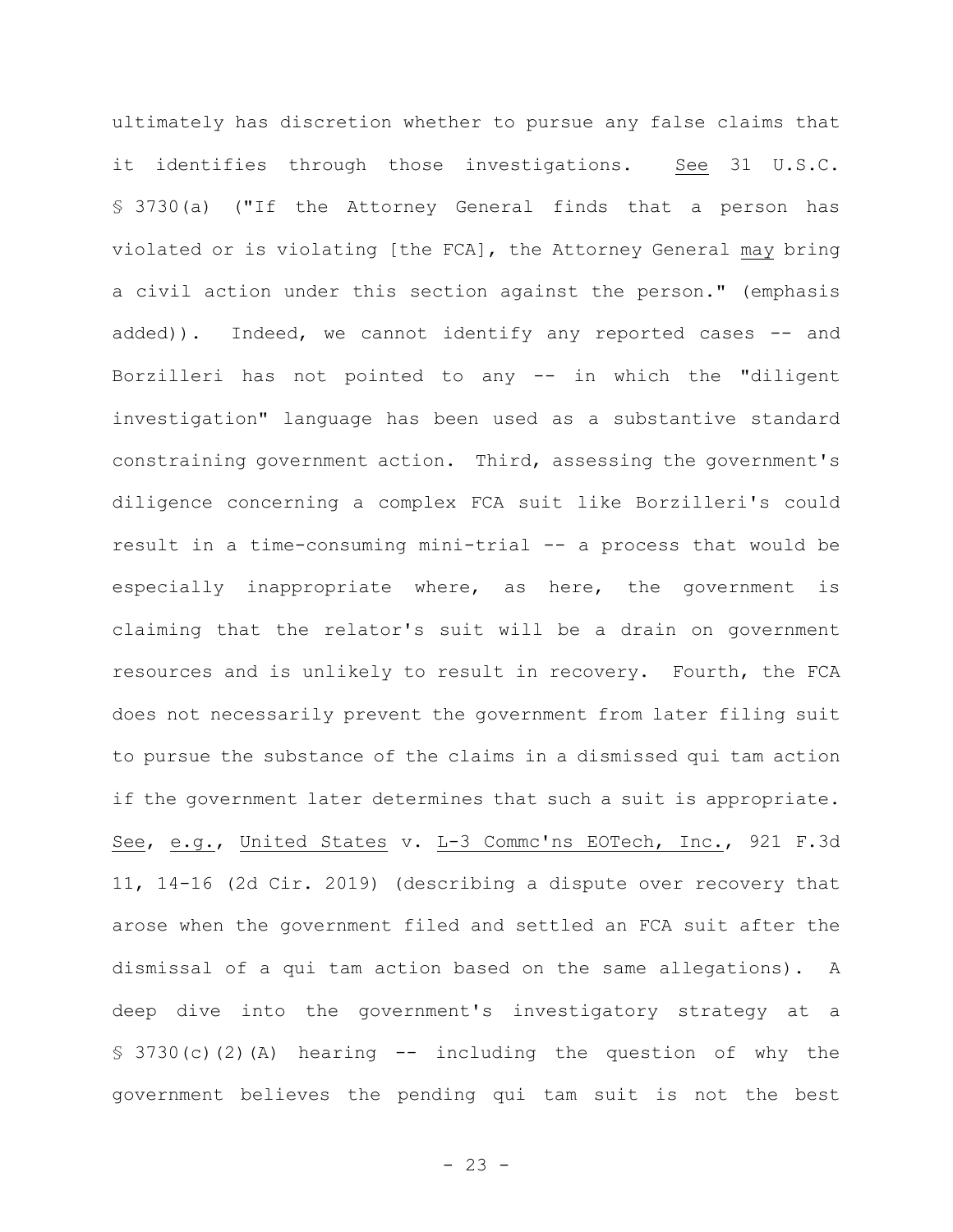vehicle for addressing potential FCA violations -- could prematurely reveal sensitive details of the government's investigation to the defendants, thus ultimately hampering FCA enforcement. We see no reason to adopt an extra-textual standard that would not necessarily advance, and may hinder, the purposes of the FCA.<sup>9</sup>

We emphasize again that the burden is always on the relator to demonstrate that the government is transgressing constitutional limits or perpetrating a fraud on the court. Moreover, if the relator seeks discovery to establish such improprieties, the court may grant that request only if the relator makes a substantial threshold showing to support his claims. See Swift, 318 F.3d at 254 (describing the standard for demonstrating "entitle[ment] to discovery of information relating to

<sup>9</sup> Borzilleri also points to another of the FCA's provisions, § 3730(b)(1), which authorizes relators to bring suit under the FCA in the government's name and provides, "The action may be dismissed only if the court and the Attorney General give written consent to the dismissal and their reasons for consenting." To the extent Borzilleri seeks to derive some sort of substantive constraint on the government from this provision, his argument is unavailing. Given the existence of  $\frac{1}{2}$  3730(c)(2)(A) in the statutory scheme, it is clear that (b)(1) only applies where the relator moves to dismiss a suit he has brought in the government's name. See Minotti v. Lensink, 895 F.2d 100, 104 (2d Cir. 1990) (per curiam) ("[T]he consent provision ensures that legitimate claims against an alleged wrongdoer are not dismissed before the United States has been notified of the claims or has had an opportunity to proceed with the action."). If (b)(1) is at all relevant to our analysis, it only serves to highlight the lack of stringent requirements for dismissal in § 3730(c)(2)(A).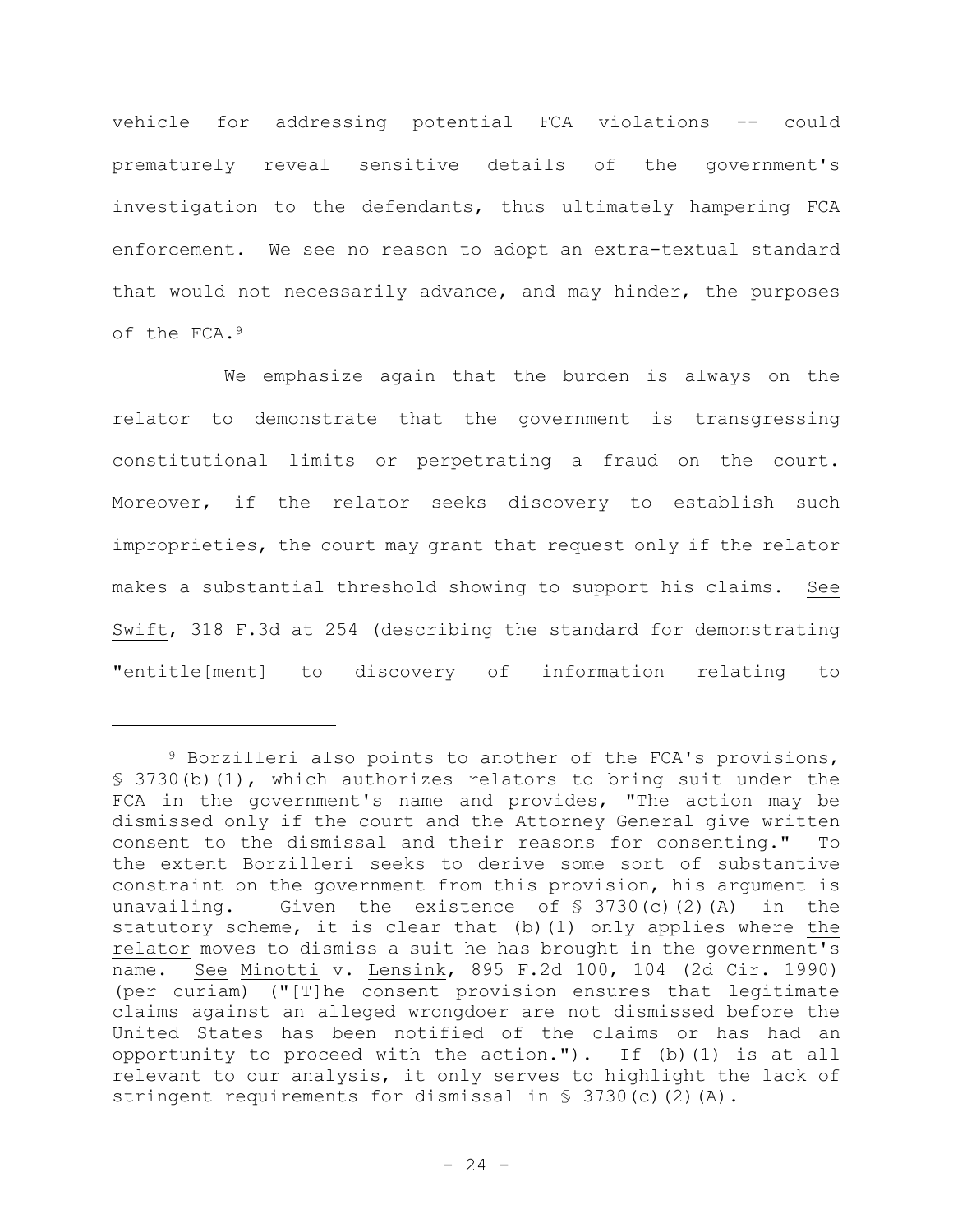prosecutorial decisions"); see also United States v. Everglades Coll., Inc., 855 F.3d 1279, 1290 (11th Cir. 2017) (discussing discovery in the context of 31 U.S.C.  $\frac{1}{5}$  3730(c)(2)(B)). Where the relator cannot make that showing -- and cannot otherwise support his claim of impropriety by the government -- the district court should grant the government's motion to dismiss.

In summary, the  $\frac{1}{5}$  3730(c)(2)(A) hearing has two purposes: (1) providing an opportunity for the relator to attempt to convince the government to withdraw its motion to dismiss; (2) allowing the court to assess any claim by the relator that, in seeking dismissal, the government is transgressing constitutional limitations or perpetrating a fraud on the court. If the relator seeks discovery to support his claim of impropriety by the government, the court may grant the request only if the relator makes the substantial threshold showing noted above. Because the circumstances leading to a finding that the government is transgressing constitutional limits or committing a fraud on the court are necessarily case-specific, we leave further elaboration of these concepts to future cases. Such circumstances may only rarely be presented when the government moves to dismiss a qui tam suit. Nonetheless, the § 3730(c)(2)(A) hearing is a meaningful opportunity for the relator to challenge the government's motion

 $- 25 -$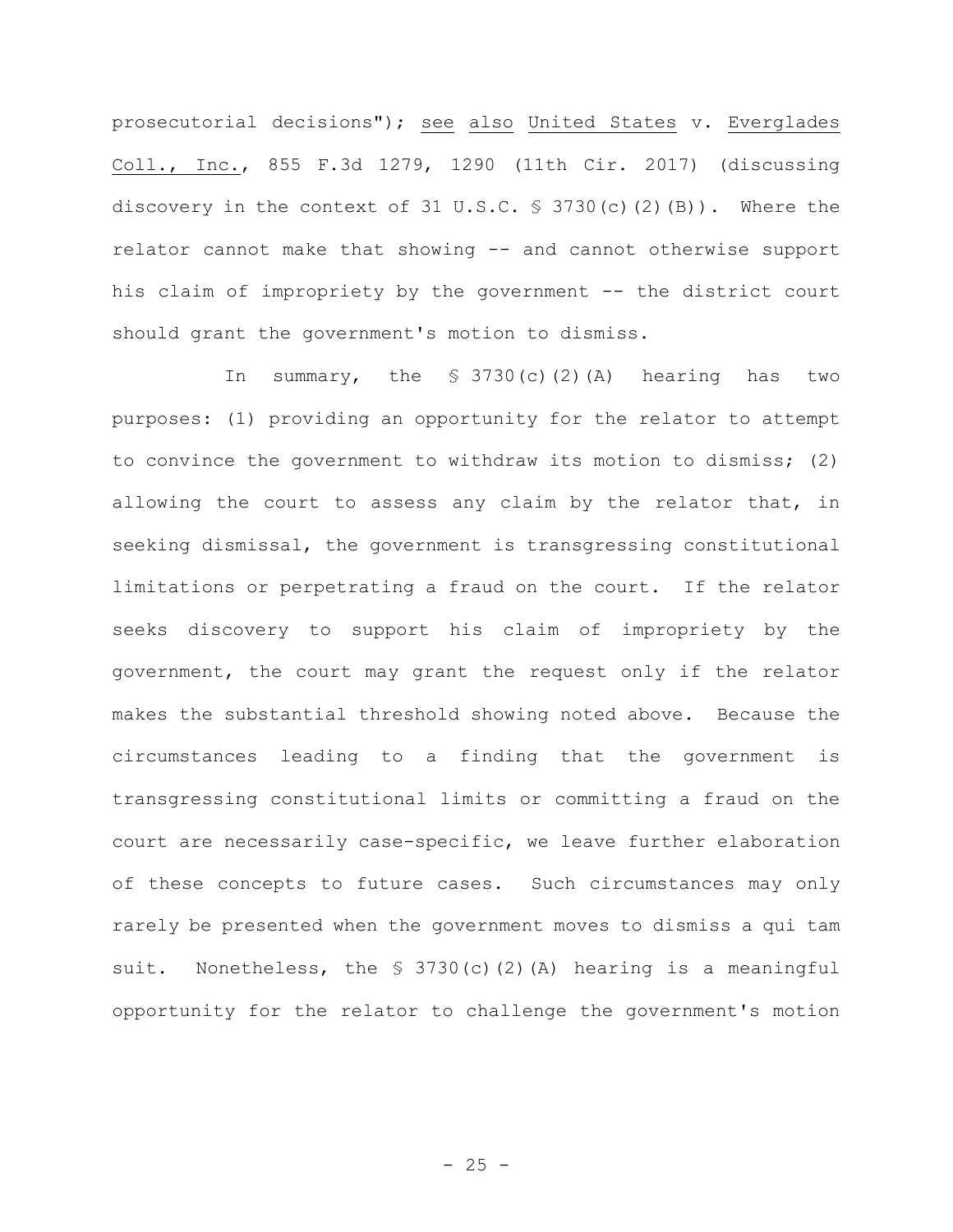on the grounds we have identified.10 See CIMZNHCA, 970 F.3d at 853 ("Whenever a party has the right to invoke the court's aid, it has the obligation to do so with at least a non-frivolous expectation of relief under the governing substantive law. That is not always possible, but that does not make the right meaningless." (citation omitted)).

## **IV.**

Turning at last to the merits of the appeal, we review de novo Borzilleri's contention that the district court erred in dismissing his suit because he raised deficiencies in the government's investigation,  $11$  cognizant that we may affirm on any basis apparent in the record. Chiang v. Verizon New Eng., Inc., 595 F.3d 26, 34 (1st Cir. 2010).

<sup>&</sup>lt;sup>10</sup> Although we have identified two specific grounds that may provide a basis for denying the government's motion to dismiss, we do not foreclose the possibility that there are other grounds that might be cognizable by a court in future cases. However, we emphasize that any such grounds would have to involve government wrongdoing comparable in severity to the wrongdoing required to establish a constitutional transgression by the government or fraud on the court.

<sup>&</sup>lt;sup>11</sup> Both parties appear to assume we will apply de novo review to the district court's decision on the government's motion to dismiss. Without the benefit of briefing on this subject, and in the absence of a developed consensus on this issue in our sister circuits, we make no judgment on the appropriateness of that assumption. Instead, we assume, without deciding, that the applicable standard of review is de novo and engage in that plenary review, to Borzilleri's benefit.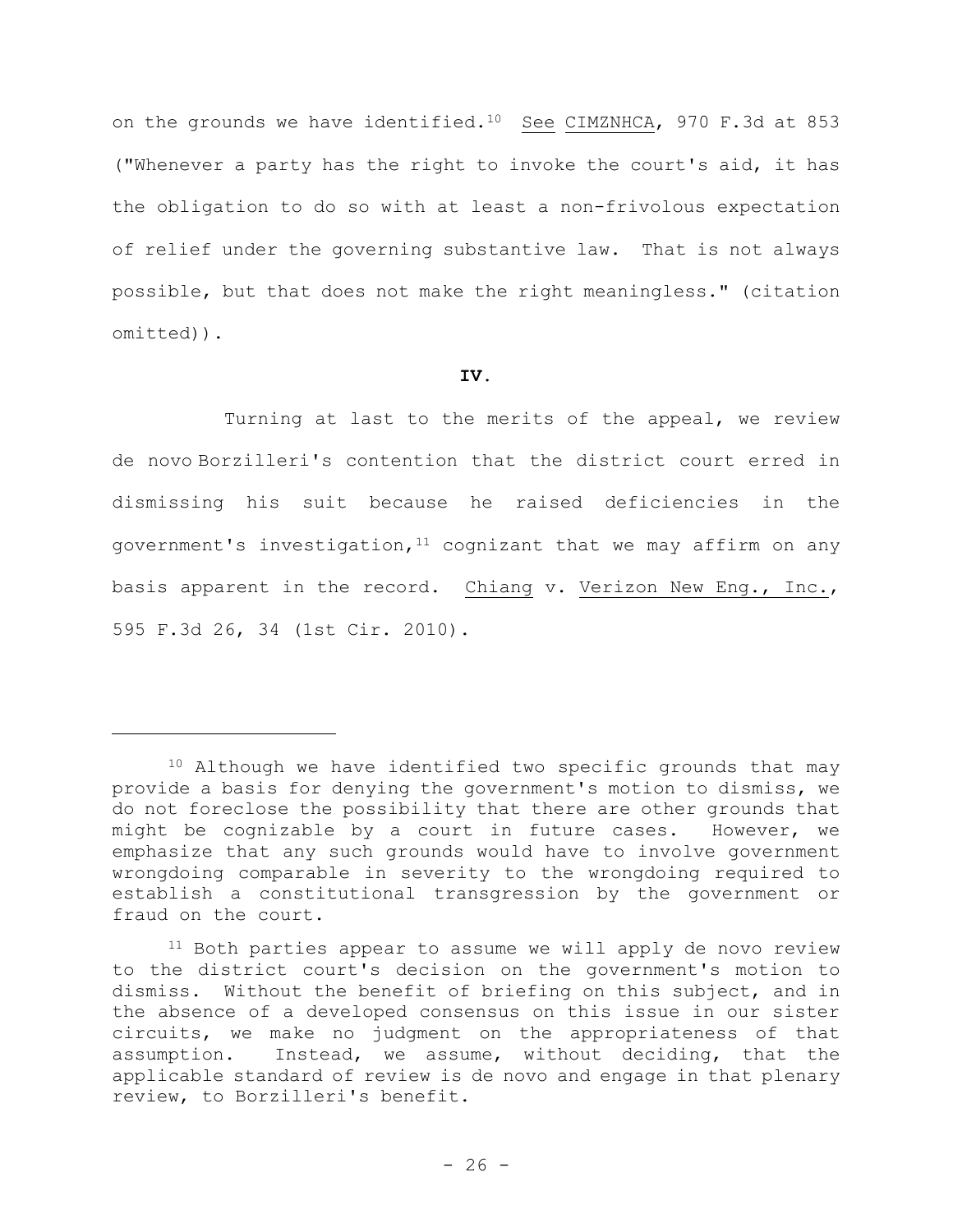Borzilleri details several interactions he had with government officials that he claims reveal a failure by the government to thoroughly investigate his allegations. He further argues that these interactions show "a high likelihood of investigative fraud" by the government, although he offers no details about that potential fraud. Hence, we understand his fraud argument to be a reiteration of his claim of investigative inadequacy and a reflection of his belief that the government should have further pursued, rather than dismissed, what he saw as a promising qui tam action potentially worth billions of dollars. Finally, Borzilleri maintains that the alleged investigative deficiencies reflect arbitrariness in the government's decision to dismiss the action. Taken together, these arguments echo Borzilleri's overarching theme that the government failed to pursue his FCA claims to the extent or in the manner he would have liked.

The government represented that it conducted a multiyear investigation of Borzilleri's allegations, including a review of tens of thousands of documents, interviews with more than thirty witnesses, consultations with regulatory experts within the U.S. Department of Health and Human Services, and the retention of